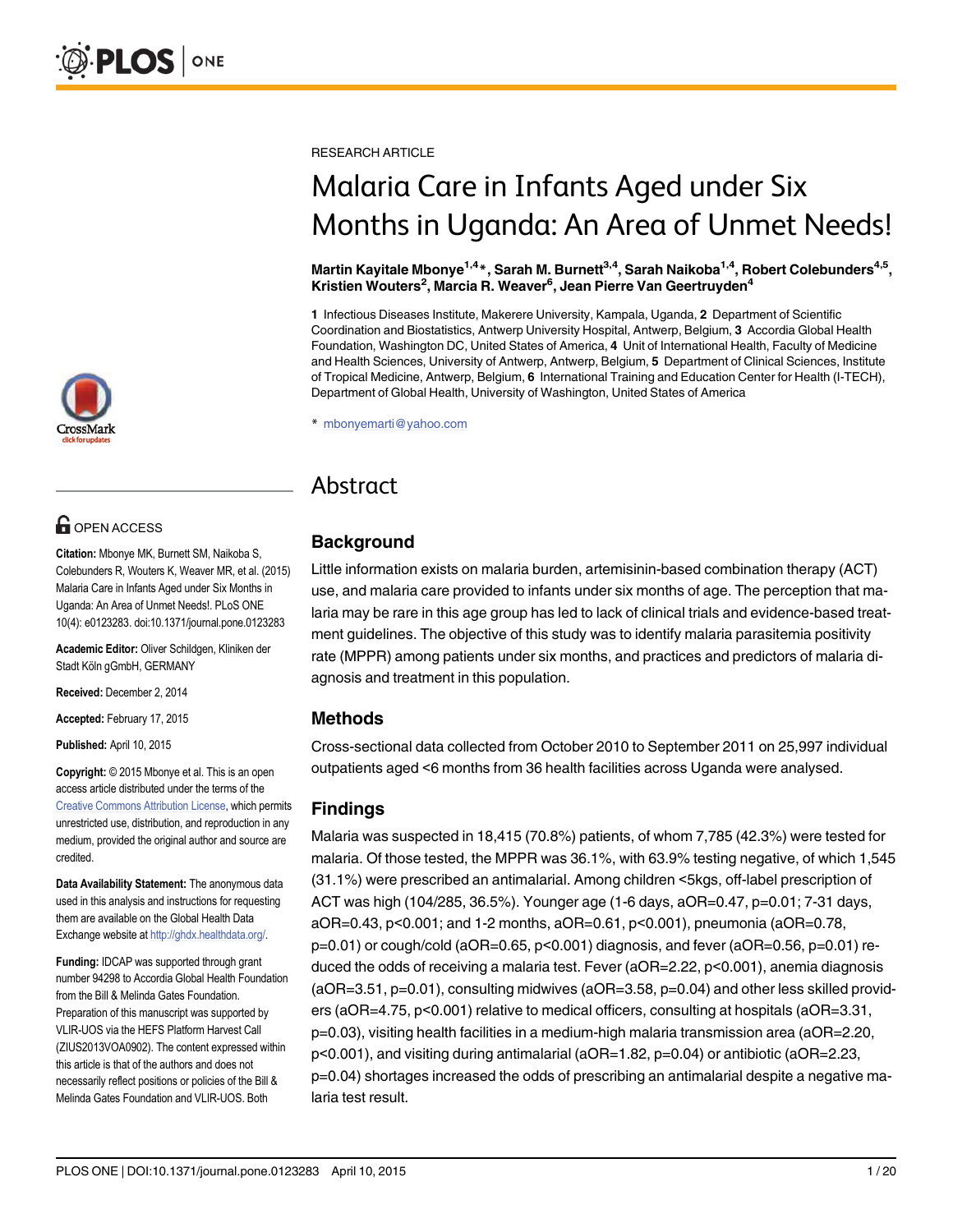<span id="page-1-0"></span>

funders did not influence the study design, data collection, analysis and interpretation, the writing of this manuscript, nor the decision to submit the manuscript for publication.

Competing Interests: The authors have declared that no competing interests exist.

#### **Conclusions**

We found high malaria suspicion but low testing rates in outpatient children aged <6 months. Among those tested, MPPR was high. Despite a negative malaria test result, many infants were prescribed antimalarials. Off-label ACT prescription was common in children weighing <5kgs. Evidence-based malaria guidelines for infants weighing <5 kilograms and aged <6 months are urgently needed.

#### **Background**

In a recent review on malaria in infants aged under six months, D'Alessandro et al. concluded that the perception that malaria was rare in this population had been responsible for the lack of evidence and research on treatment guidelines regarding this population. They opined that malaria in this age group may not be rare after all and that its burden may be underestimated, especially in endemic countries [\[1\]](#page-16-0). Despite recent efforts and successes in the fight against malaria  $[2-5]$  $[2-5]$  $[2-5]$  $[2-5]$  $[2-5]$ , the disease remains the leading cause of morbidity and mortality, with an estimated 198 million clinical episodes and 584,000 deaths reported globally in 2013 [\[6\]](#page-17-0). Approximately 78% of these deaths occurred in children under five years of age and 90% occurred in the WHO Africa Region [[6\]](#page-17-0). In Uganda, malaria is the leading cause of mortality among children under five, accounting for 32% and 17.5% of all deaths in this age group in 2007  $\lceil 2 \rceil$  and 2010 [[8\]](#page-17-0) respectively. According to the 2007 verbal autopsy results, malaria was responsible for 41% of all post neonatal deaths [[7\]](#page-17-0). Among children under one, malaria causes approximately 545 deaths per 100,000 population, higher than 190 per 100,000 estimated for children aged one to five years old  $[8]$  $[8]$ .

Previous studies concluded that young infants aged under six months were protected against malaria—making malaria in this group a rare phenomenon, even though mechanisms for the apparent protection were not clearly understood  $[9,10]$  $[9,10]$  $[9,10]$  $[9,10]$  $[9,10]$ . Initially, this protection was thought to be due to passively acquired maternal immunoglobulin G (IgG) antibodies [\[11](#page-17-0)–[13](#page-17-0)]. Demonstration of parasite growth inhibitory characteristics in vitro by lactoferrin and immunoglobin A (IgA) found in breast milk and maternal and infant sera has led others to hypothesize that the protection is associated with these factors  $[12–14]$  $[12–14]$  $[12–14]$  $[12–14]$  $[12–14]$ . It is also documented that hemoglobin F (HbF), which is present in high concentrations at birth inhibits parasite development and can protect an infant in the first few months of life  $[11,15-17]$  $[11,15-17]$  $[11,15-17]$  $[11,15-17]$ . However, some studies have failed to demonstrate the relationship between presence of maternal antibodies and protection against malaria in young African infants. Instead, presence of maternal antibodies appeared to correlate with a higher risk of exposure to malaria infection [[17,18](#page-17-0)].

A few recent reports show that malaria in infants aged under six months may not be a rare occurrence and that its burden may be underestimated  $[1,19,20]$  $[1,19,20]$  $[1,19,20]$  $[1,19,20]$  $[1,19,20]$  $[1,19,20]$ . Otherwise information on the impact of malaria in this population is limited. In Uganda and Kenya, where an analysis of malaria prevalence in this age group was done as a part of the National Malaria Indicator Surveys, the malaria prevalence was reported to be 16% and 5%, respectively [\[21,22\]](#page-17-0).

Despite growing information regarding the potentially high prevalence of malaria in infants aged under six months, strong clinical evidence regarding how best to treat these cases is lacking. Conflicting data on the prevalence, coupled with ethical and practical considerations for implementing clinical trials among this age group, have led to a gap in evidence-based treatment guidelines [[23](#page-17-0)]. While the World Health Organization (WHO) recommends ACTs as first-line treatment for infants and young children with uncomplicated malaria, they state that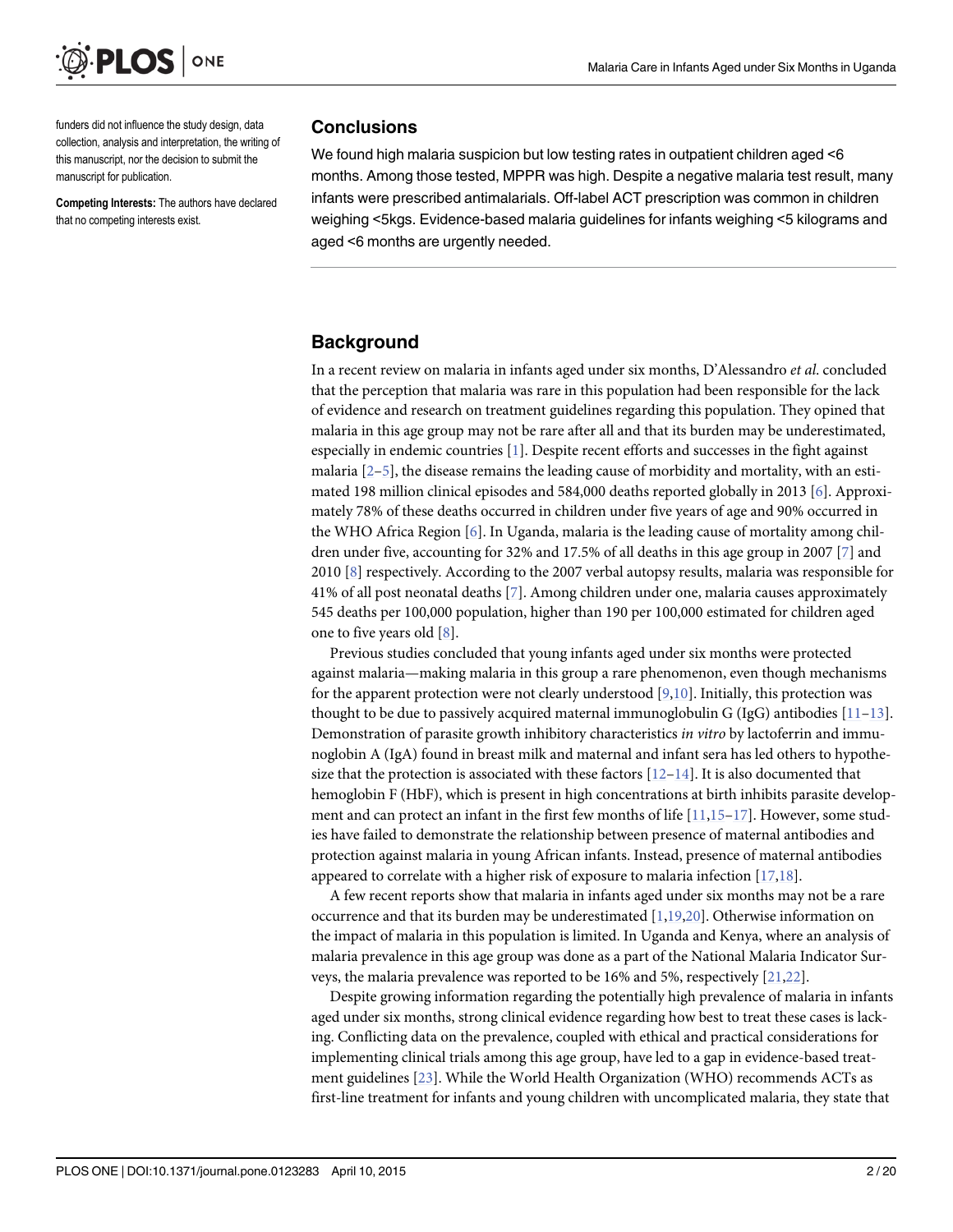<span id="page-2-0"></span>this is not a "confident recommendation" for infants under 5 kilograms  $(<$  5 kgs) [\[23\]](#page-17-0). In Uganda, quinine, rather than ACT, is recommended for treatment of malaria in children below four months of age or five kilograms ( $\lt$  5kgs) of weight [\[24\]](#page-17-0). Younger infants may however be more susceptible to quinine toxicity than older children [\[25](#page-17-0)[,26\]](#page-18-0). The pharmacokinetic profile of antimalarials, such as quinine and ACTs, may also be different in young infants than it is in older children due to dynamic developmental changes, making age-dependent dosing neces-sary [[27](#page-18-0)]. Although ACTs carry label restrictions for this age group [\[23\]](#page-17-0), clinicians often prescribe ACTs off-label based on the recommended milligrams per kilogram dosing schedule for older children [\[20](#page-17-0)].

Research on the burden of malaria, ACT use, and predictors of malaria care in primary care settings for infants under six months is needed to inform evidence-based guidelines for malaria care in this population. We report findings from a secondary analysis of facility data on 25,997 outpatient visits for infants aged under six months collected during the Integrated Infectious Diseases Capacity Building Evaluation (IDCAP)  $[28-30]$  $[28-30]$  $[28-30]$ . The objective of this study was to identify the malaria parasitemia positivity rate (MPPR) among malaria suspects aged under six months, and practices and predictors of malaria diagnosis and treatment in this population.

#### Methods

#### Ethics statement

The original IDCAP protocol was reviewed and approved by the School of Medicine Research and Ethics Committee of Makerere University and the Uganda National Council for Science and Technology. Data used in this analysis were collected for the health management information system (HMIS) as part of routine reporting at health facilities and did not require informed consent. The University of Washington Human Subjects Division determined that IDCAP did not meet the regulatory definition of research under 45 CFR 46.102(d). This secondary analysis of anonymous data was exempt from review by the University of Antwerp ethical review board. The anonymous data used in this analysis and instructions for requesting them are available on the Global Health Data Exchange website at <http://ghdx.healthdata.org/node/176574>.

#### Study design and setting

Data were collected from a convenience sample of 36 health center IVs (HCIVs) or comparable health facilities. HCIVs are the highest healthcare referral point for a health sub-district [\[31,32](#page-18-0)] and each HCIV is expected to serve a population of about 100,000 people and provide basic preventive, curative and referral services. They have limited inpatient wards and conduct some emergency and surgical and obstetric procedures  $[31,33]$  $[31,33]$ . Staffing norms and level of staffing for a HCIV are reported in the 2010 Ministry of Health Human Resources for Health Audit Report [[34](#page-18-0)].

The facilities represented 28 of 114 current districts. As shown on the map of Uganda with the location of these health facilities [\[35\]](#page-18-0), they represented all major regions of Uganda and were widely distributed across the country. One inclusion criterion for facilities was presence of a functional laboratory that could conduct the following six investigations: HIV rapid test, malaria blood smear, TB sputum smear, urinalysis, stool analysis, and hemoglobin estimation. One exclusion criterion was actively participating in the national quality improvement programs for HIV/AIDS services. To the extent that these national programs selected the most accessible facilities, the IDCAP facilities may have been more remote than other HCIVs. Other inclusion and exclusion criteria were described in detail in Naikoba et al. and Miceli et al. [[28,36\]](#page-18-0).

Cross-sectional data were collected prospectively from November 2009 to September 2011 using a standardized outpatient medical form (MF5), initially designed by Uganda Malaria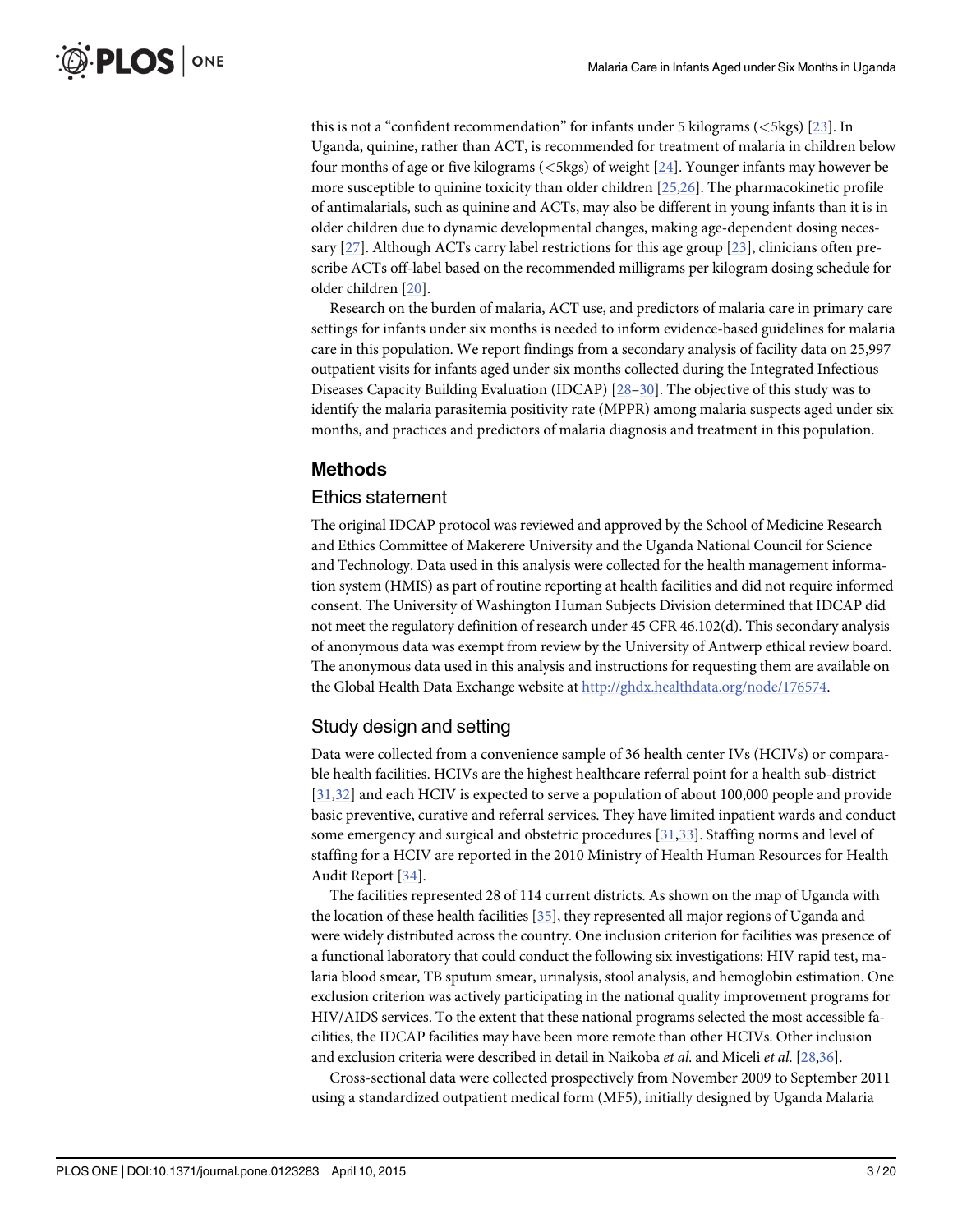<span id="page-3-0"></span>Surveillance Project [\[37\]](#page-18-0) and revised by IDCAP as described in Mbonye et al. [[30](#page-18-0),[35](#page-18-0)]. This secondary analysis focused on the final year (October 2010 to September 2011), because the quality of data improved over time from on-going technical support. The data collection sys-tem was described in detail in Mbonye et al. [[30](#page-18-0)].

# Study participants

All outpatients aged under six months that visited the 36 health facilities during the 12-month study period participated as part of their routine process of care.

# **Definitions**

A patient suspected with malaria was defined as a patient visit with a fever or a history of fever, referral for malaria laboratory testing, or malaria diagnosis (clinical or parasitological).

A clinical diagnosis of malaria was defined as a patient visit with a record of malaria diagnosis and/or an antimalarial prescription without a malaria test, or with an antimalarial prescription when the test result was negative.

Parasitological diagnosis of malaria was defined as a patient visit with a positive diagnostic test result for malaria recorded.

An appropriate antimalarial referred to a prescription for first or second line treatment recorded and included quinine and the following ACTs: artemether & lumenfantrine, artesunate & amodiaquine, or dihydroartemisinin & piperaquine phosphate (Duocotecxin) [\[24](#page-17-0)].

Any antimalarial treatment referred to a prescription for an appropriate antimalarial listed above or any of the three antimalarial drugs that did not comply with the Uganda National guidelines [\[24\]](#page-17-0): amodiaquine alone, chloroquine, and sulfadoxine/pyrimethamine (SP) (Fansidar).

Malaria parasitemia positivity rate (MPPR) was defined as the ratio of laboratory-confirmed malaria patients to malaria suspects tested.

## **Outcomes**

The outcomes were MPPR as defined above, and three malaria care variables: 1) Proportion of patients with suspected malaria for whom a diagnostic test result for malaria was recorded, 2) Proportion of patients with a negative test result for malaria who were prescribed any antimalarial and 3) Proportion of patients  $\geq$ 5kgs prescribed an appropriate antimalarial among those prescribed any antimalarial. Data used to classify patients for each outcome were recorded on the MF5. Note that the Ugandan national policy on malaria treatment does not recommend submitting blood samples for polymerase chain reaction (PCR) tests to confirm a negative malaria test result as part of routine care at HCIV.

## Explanatory variables

Eighteen explanatory clinical and operational variables that may have influenced a provider's decision on how to manage a patient were selected for the analysis. Patient-level clinical explanatory variables were triage status, weight for age, age group, fever, number of diagnoses and the following diagnoses commonly associated with fever in young children: cough or cold, diarrhea, pneumonia, urinary tract infections and anemia. Patient-level operational explanatory variables were patient's return visit with the same chief complaint as the previous visit and health provider's level of training. Facility level operational explanatory variables were entomological inoculation rate (EIR) of the area surrounding the health facility, health facility level, health facility type, staffing and stock outs for three drugs: antimalarials, antibiotics, and oral rehydration salts (ORS).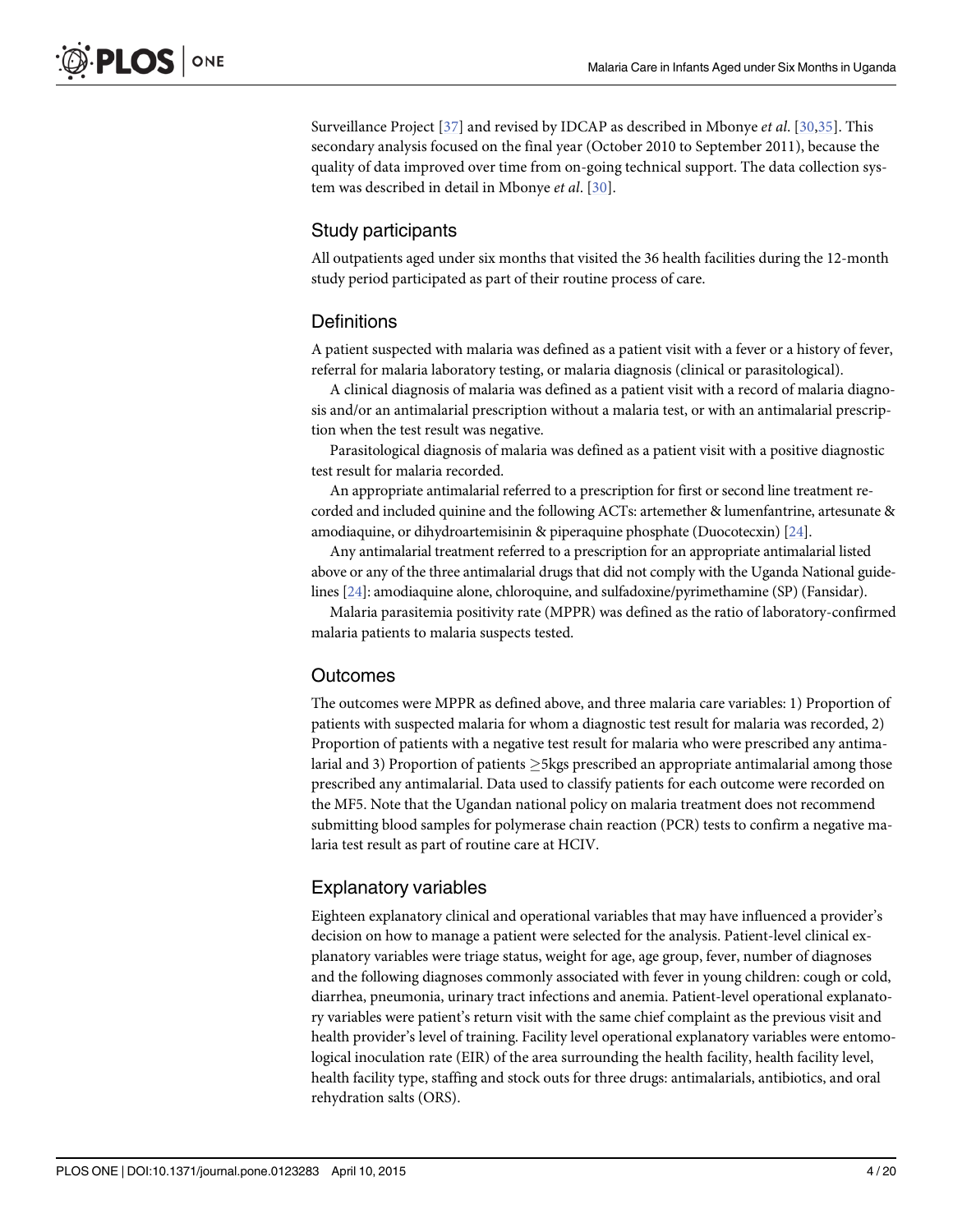<span id="page-4-0"></span>Triage status was defined according to the World Health Organization (WHO) Emergency Triage, Assessment and Treatment (ETAT) guidelines [[38](#page-18-0)] and categorised by health providers on the MF5 as emergency, priority or standard. Weight was categorised as normal or underweight for age using WHO z-scores for child growth standards [\[39\]](#page-18-0). Age was categorised into seven levels including: 1–6 days, 7–31 days, 1–2 months, 2–3 months, 3–4 months, 4–5 months and 5–6 months. We relied on the diagnosis decision of the clinician as reflected by the tick on the checkboxes on the MF5 for illnesses, such as cough/cold (no pneumonia), and pneumonia. Number of diagnoses was categorized into three levels as no diagnosis, single diagnosis or multiple diagnoses according to the number of illnesses recorded on the MF5. The MoH refers to EIR as the annual number of mosquito infective bites per person. EIR was categorized as very low  $(<1)$ , low  $(1-10)$ , medium- high  $(11-100)$  and very high  $(>100)$  mosquito infective bites per person per year respectively  $[40]$  $[40]$  $[40]$ . The two staffing variables were categorized in quartiles: 1) clinically active staff quartile calculated as the number of clinical staff who saw at least five patients during a month as a proportion of patients at the facility during that month and 2) lab staff quartile calculated as laboratory professionals assigned to the facility in February and March 2010 as a proportion of the ideal where ideal was defined by Uganda Ministry of Health staffing norms [\[41\]](#page-18-0). Availability rate of antimalarials, antibiotics and ORS drugs was calculated by dividing the actual number of patients who received the drug with the number of patients who were prescribed the drug in question. Shortage rates for each of these drugs were calculated for each week by subtracting the availability rate of each drug during that week from 100%. Health provider was categorized in order of decreasing years of training including medical officer, clinical officer, nurse, midwife and other less skilled providers. Level of health facility was categorized as health center IV or small hospital. Type of health facility was categorized as government or private-not-for-profit (PNFP).

## Statistical analysis

This is a multilevel analysis of cross-sectional data from all health facilities that implemented IDCAP. Descriptive statistics, specifically frequencies and percentages, were generated to describe the patient population. Logistic regression was used to evaluate univariate relationships between the explanatory variables and each outcome. Only the explanatory variables that displayed significant associations with the outcome at  $p<0.10$  in the univariate analysis were included in the multivariate analysis. The multivariate regression model used generalized estimating equations and clustered by health facility to account for intra-health facility correlation. A link test was used in the univariate analyses and both link test and Receiver Operator Characteristic (ROC) curves were used in the multivariate analyses to assess model fit. In the multivariate models, a 5% level of significance was used to test whether the association between explanatory variables and the outcomes were statistically significant and the results are presented with 95% confidence intervals (CI). All analyses were performed using Stata version 12 (Stata Corp, College Station TX, USA).

In addition to the primary explanatory variables, the variable month of the patient visit (month) was identified *a priori* as a potential extraneous factor, given the seasonal nature of malaria and was included and controlled for in the multivariate model when associated with the outcome of interest in univariate analysis  $(p<0.10)$ .

Three key exploratory variables that were statistically significant at univariate analysis had missing data: provider-training level (12%), return visits (3.5%) and fever (26.4%). Multiple imputation analysis was done to address missing values for these three variables. Multivariable imputation using chained equations (MICE) was used on the assumption that these data were missing at random. Logistic regression was then used to impute missing values with five iterations and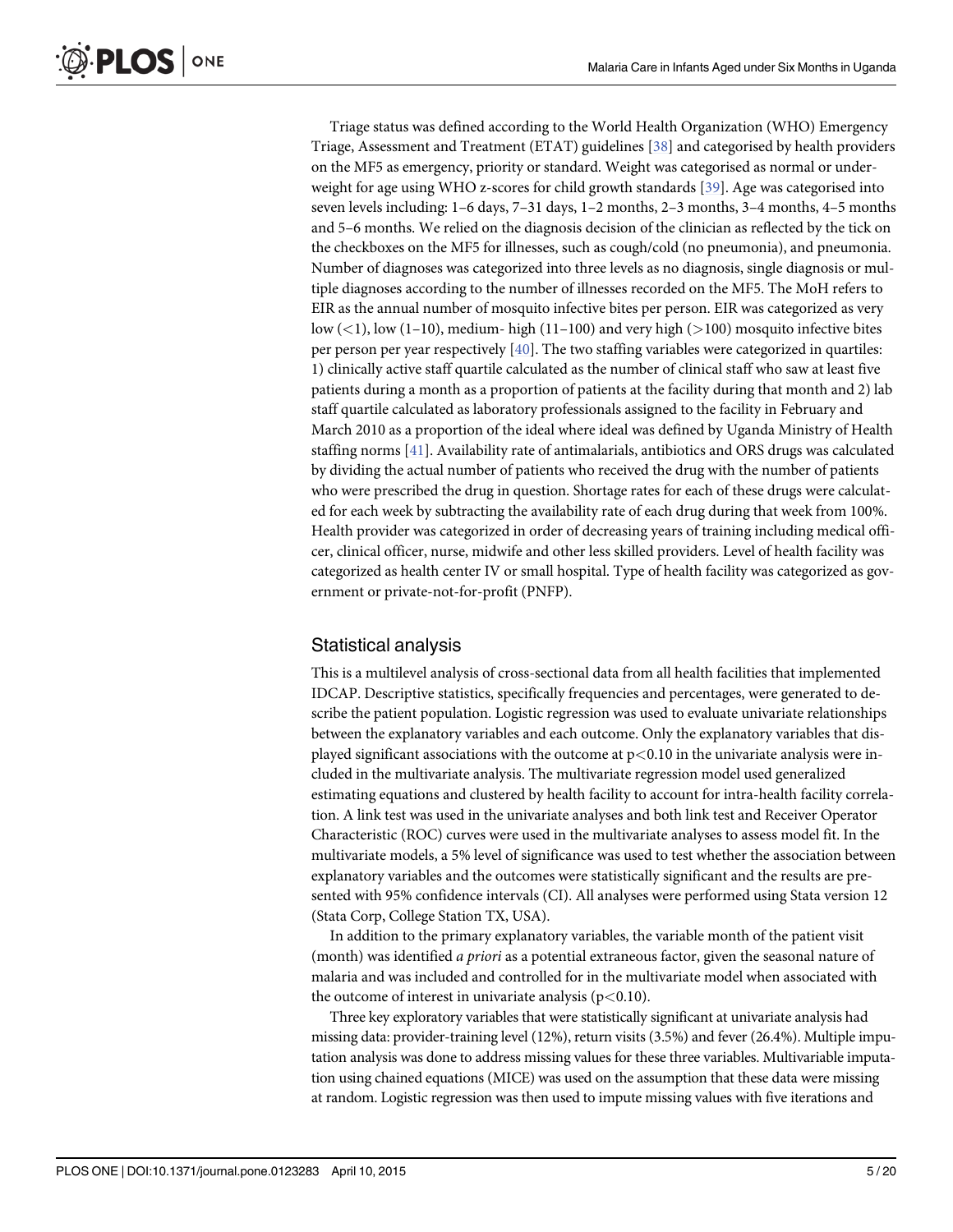<span id="page-5-0"></span>estimates derived from each iteration were combined using Rubin's methods [\[42\]](#page-18-0). Although weight-for-age and triage status had missing data, they were not statistically significant at univariate analysis and were thus not considered for multiple imputation analysis at multivariate level.

A sensitivity analysis was done using only complete cases and the estimates did not substantially differ from those produced when using multiple imputation. Only estimates of odds ratios (OR), 95% confidence intervals (CI) and p-values derived through multiple imputation analysis are presented. Potential influence of the IDCAP interventions was not controlled for since the data used were collected towards the end of the trial in December 2010 and during follow-up when both arms received the trial intervention.

#### Results

A total of 25,997 infants under six months visited the 36 health facilities during 12 months from October 2010 to September 2011. [Table 1](#page-6-0) reports the characteristics of these patients. Of these, 3,472 (13.4%) were neonates defined as under one month old, 25,474 had complete data on gender of which 12,994 (51.0%) were males, and 22,630 (87.1%) were triaged, of which 729 (3.2%) required emergency attention.

Weight was recorded for only 10,477 (39.5%) patients of whom 965 (10.4%) were underweight. Fever or history of fever was assessed in 19,124 (73.6%) patient visits, among which fever was reported in 15,691 (82.0%) and absence of fever in 3,433 (18.0%) of the patient visits. Cough or cold, pneumonia, diarrhea, urinary tract infection or anemia, illnesses frequently associated with fever, were diagnosed in 31.5%, 13.0%, 10.2%, 4.1% and 1.0% patients respectively. Of the 25,997 patients seen, 12,557 (48.3%) had multiple diagnoses; 10,134 (39.0%), 19,712 (75.8%) and 4,096 (15.8%) were prescribed antimalarials, antibiotics and ORS respectively.

In addition, 481 (1.9%) of the 25,081 patients with a record of the visit type were return visits for the same chief complaint. A total of 19,363 (74.9%) patients visited health facilities in very high EIR areas, 21,828 (84.0%) patients visited HCIVs, and 23,394 (90.0%) visited government health facilities. Of the 22,944 (88.3%) patient visits with health provider data recorded, the majority were managed by clinical officers (13,155; 55.6%) and nurses (6,273; 26.6%). Antibiotics, antimalarials and ORS were unavailable more than 50% of the time during 38.2%, 21.3% and 22.7% of the patient visits, respectively.

#### Diagnostic testing for malaria among patients with suspected malaria

As shown in [Fig 1,](#page-7-0) of the 25,997 visits, 18,415 (70.8%) were suspected with malaria but only 7,785 (42.3%) of these had a diagnostic test result for malaria recorded. MPPR among patient visits with a diagnostic test result for malaria was 36.1%. The MPPR was under 24% in all the three age groups for infants aged under two months ( $Fig 2$ ). The MPPR was highest in November 2010 (41.6%) and lowest in March 2011 (30.2%), which corresponds to rainy and dry seasons in much of Uganda [\(Fig 3\)](#page-8-0). Of the 4,972 patients with confirmed negative diagnostic test result for malaria, 1,664 (33.5%) also had a clinical diagnosis of malaria. Among the 10,630 patients with suspected malaria who did not have a diagnostic test result for malaria, 6,204 (58.4%) had a clinical diagnosis of malaria.

In the univariate analysis ( $Table 2$ ), patients with suspected malaria were less likely to have a diagnostic test result for malaria recorded if they were in a younger age group (1–6 days, 7–31 days, 1–2 month or 3–4 months relative to age group 5–6 months); had a fever; had a cough or cold or pneumonia diagnosis; were return visitors; visited a hospital; were seen by a clinical officer, nurse, midwife or other less skilled provider relative to a medical officer or visited during the weeks the health facility faced shortages of antimalarials, antibiotics or ORS. They were, on the other hand, more likely to have a diagnostic test result for malaria recorded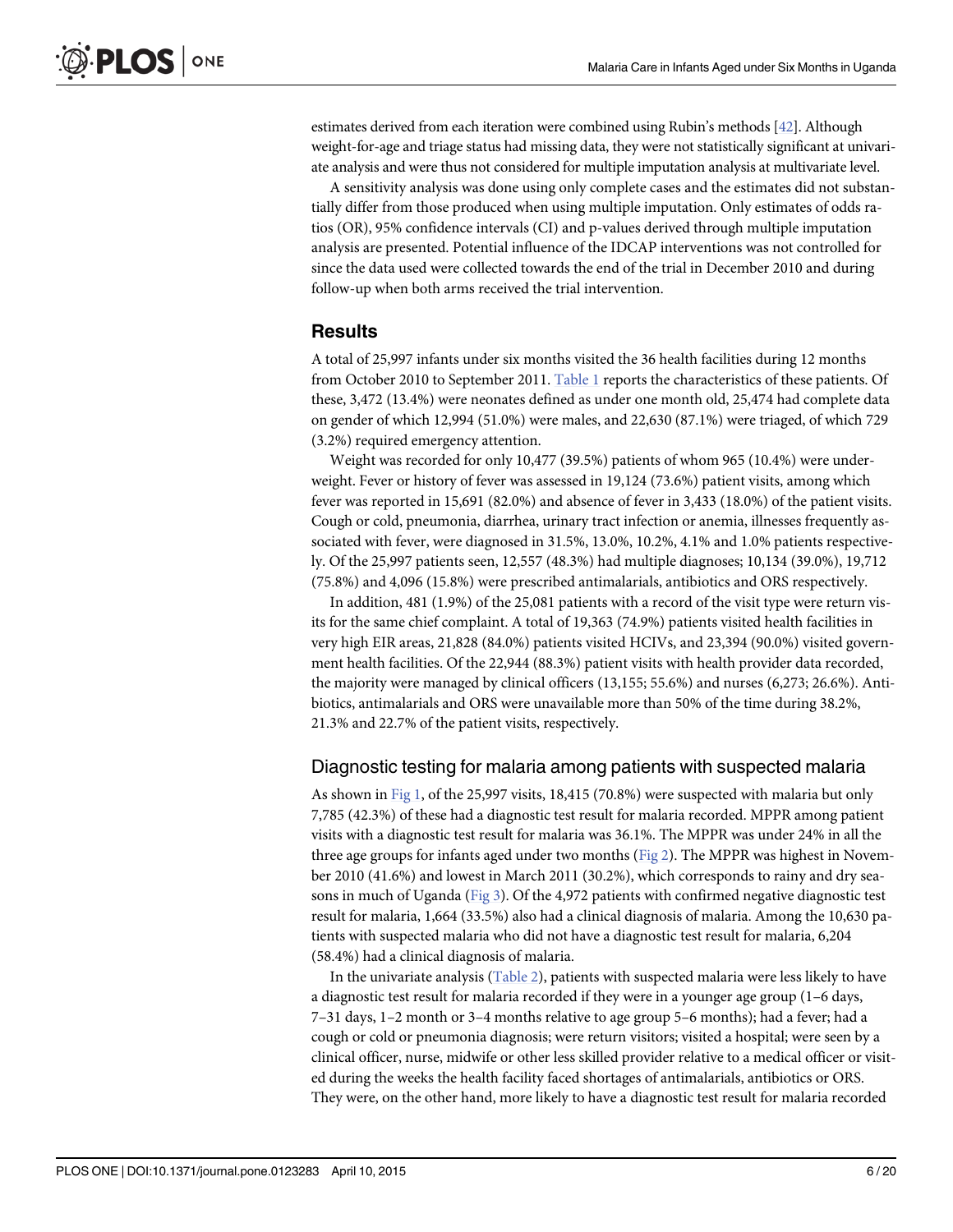| <b>Characteristics/Parameters</b>                    | n (25,997) | %       |
|------------------------------------------------------|------------|---------|
| Female                                               | 12,480     | 49.0%   |
| Age group                                            |            |         |
| $1-6$ days                                           | 918        | 3.5%    |
| $7 - 31$ days                                        | 2,554      | 9.8%    |
| $1-2$ month                                          | 3,632      | 14.0%   |
| $2-3$ months                                         | 3,870      | 14.9%   |
| 3-4 months                                           | 4,557      | 17.5%   |
| 4–5 months                                           | 5,113      | 19.7%   |
| 5-6 months                                           | 5,353      | 20.6%   |
| Triage status                                        |            |         |
| Standard triage status among triaged                 | 19,577     | 86.5%   |
| Priority triage status among triaged                 | 2,324      | 10.3%   |
| Emergency triage status among triaged                | 729        | 3.2%    |
| $=$ 5kgs among patients with weight                  | 8,296      | 79.2%   |
| *Weight for age                                      |            |         |
| Normal weight for age                                | 9,240      | 89.9%   |
| Underweight for age                                  | 965        | 10.4%   |
| Severely underweight for age                         | 71         | 7.4%    |
| History of Fever (All)                               | 15,691     | 82.0%   |
| Fever (thermometer: Temp>37.5°C)                     | 988        | 5.2%    |
| <sup>£</sup> Cough or cold diagnosis                 | 8,189      | 31.5%   |
| <sup>£</sup> Diarrhea diagnosis                      | 2,664      | 10.2%   |
| <sup>£</sup> Pneumonia diagnosis                     | 3,373      | 13.0%   |
| <sup>£</sup> Urinary tract infection diagnosis       | 1,077      | 4.1%    |
| <sup>£</sup> Anemia diagnosis                        | 268        | 1.0%    |
| Number of diagnoses                                  |            |         |
| With multiple diagnosis                              | 12,557     | 48.3%   |
| With a single diagnosis (any illness)                | 11,792     | 45.4%   |
| With no diagnosis                                    | 1,648      | 6.3%    |
| Prescribed an antimalarial                           | 10,134     | 39.0%   |
| <b>Prescribed Antibiotics</b>                        | 19,712     | 75.8%   |
| <b>Prescribed Multivitamins</b>                      | 201        | 0.8%    |
| Prescribed Oral Rehydration Salts (ORS)              | 4,096      | 15.8%   |
| Admitted                                             | 2,723      | 10.5%   |
| Referred                                             | 445        | $1.7\%$ |
| Detained for monitoring                              | 70         | 0.3%    |
| Repeat visit                                         | 487        | 1.9%    |
| Antimalarial unavailability ( $>$ = 50% of the time) | 1,670      | 21.3%   |
| Antibiotic unavailability ( $>$ = 50% of the time)   | 5,755      | 38.2%   |
| ORS unavailability ( $>$ = 50% of the time)          | 709        | 22.7%   |
| <b>EIR</b>                                           |            |         |
| Very low EIR area                                    | 1,429      | 5.5%    |
| Low EIR area                                         | 1,471      | 5.7%    |
| Medium-high EIR area                                 | 3,634      | 14.0%   |
| Very high EIR area                                   | 19,463     | 74.9%   |
| Health provider                                      |            |         |

<span id="page-6-0"></span>[Table 1.](#page-5-0) Characteristics of the infant patients under the age of six years Ugandan Primary Health centers.

(Continued)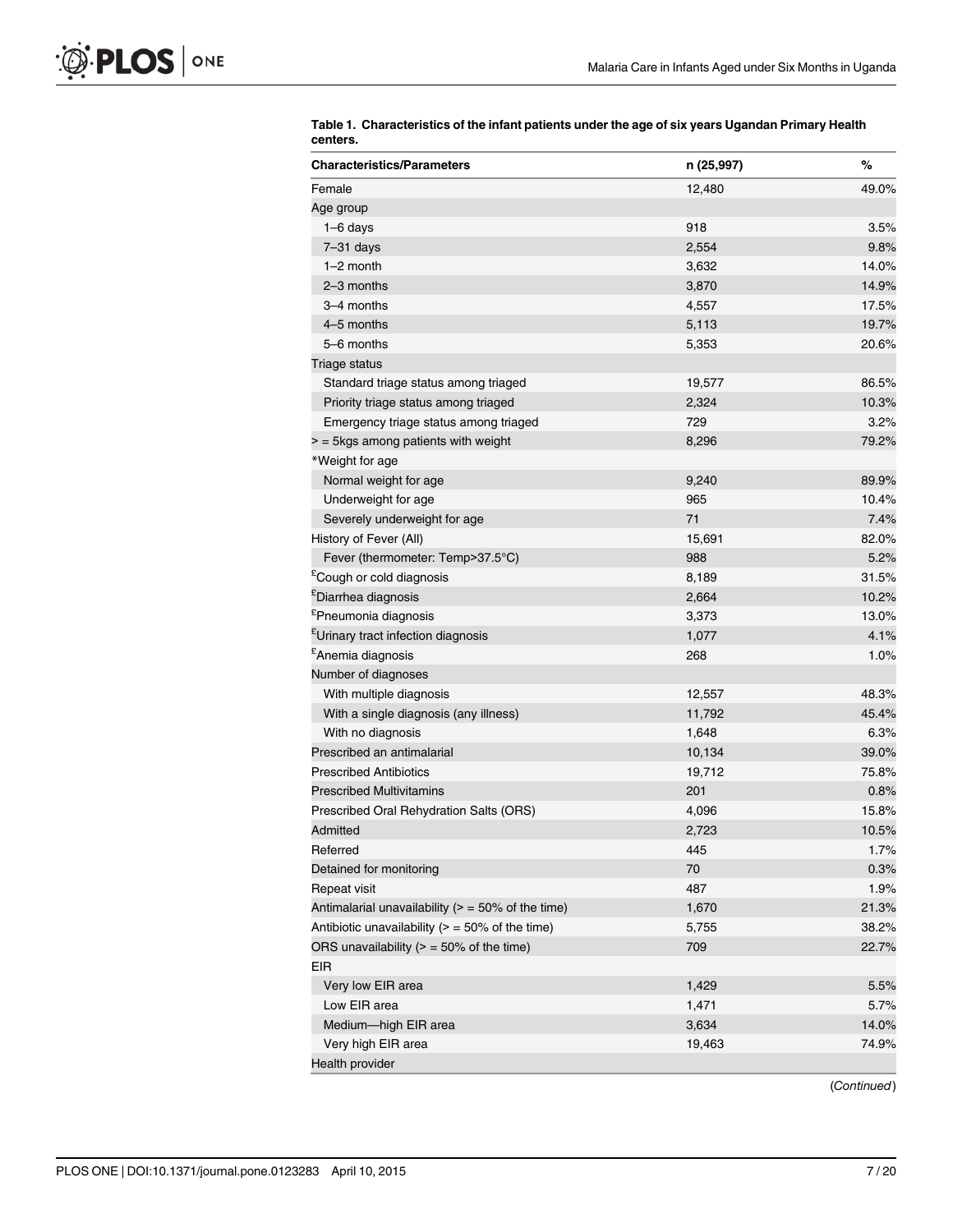#### <span id="page-7-0"></span>Table 1. (Continued)

| <b>Characteristics/Parameters</b> | n (25,997) | $\%$  |
|-----------------------------------|------------|-------|
| Medical officer                   | 452        | 1.9%  |
| Clinical officer                  | 13,115     | 55.6% |
| Nurse                             | 6,273      | 26.6% |
| Midwife                           | 200        | 0.8%  |
| Other (less skilled)              | 2,904      | 12.3% |
| <b>HCIV</b>                       | 21,828     | 84.0% |
| Government                        | 23,394     | 90.0% |

\*Weight for age was based on WHO z-scores for child growth standards and it was therefore calculated for patients with sex & weight data.

 $E$  Commonly diagnosed illnesses associated with fever.

doi:10.1371/journal.pone.0123283.t001

if they had no diagnosis relative to single diagnosis; had a diarrhea or anemia diagnosis; visited a PNFP health facility; visited a health facility in medium—high EIR or low EIR relative to those in very high EIR areas or visited a health facility with clinically active or laboratory staff in  $2<sup>nd</sup>$ ,  $3<sup>rd</sup>$  and highest quartiles relative to the lowest quartile.

In multivariate analysis, age groups 1–6 days (aOR 0.47, 95%CI 0.27, 0.85), 7–31 days (aOR 0.43, 95%CI 0.29, 0.63) and 1–2 month (aOR 0.60, 95%CI 0.51, 0.72) relative to 5–6 months, fever (aOR 0.56, 95%CI 0.36, 0.88), cough or cold (aOR 0.78, 95%CI 0.66, 0.93) or pneumonia diagnoses (aOR 0.65, 95%CI 0.53, 0.81) remained significantly associated with reduced odds of





doi:10.1371/journal.pone.0123283.g001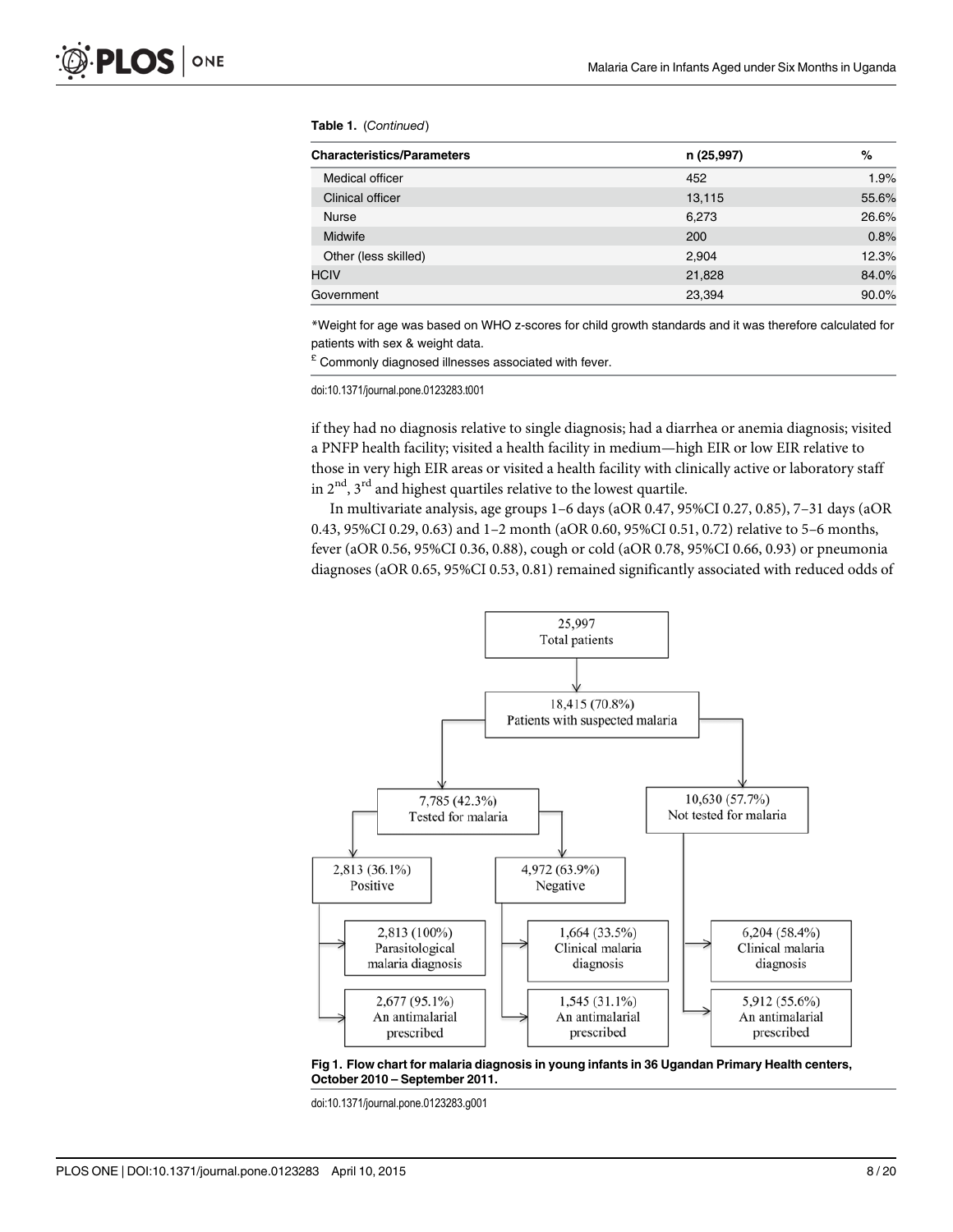<span id="page-8-0"></span>



[Fig 2. M](#page-5-0)alaria suspicion, testing and parasitemia positivity rates by age group in infants aged less than six months in Ugandan Primary Health centers, October 2010 – September 2011.

doi:10.1371/journal.pone.0123283.g002

having a diagnostic test result for malaria for patients with suspected malaria. No diagnosis (aOR 1.38, 95%CI 1.07, 1.78) relative to single diagnosis, a health facility in a medium—high EIR area (aOR 3.04, 95%CI 1.59, 5.78) relative to one in a very high EIR area, a health facility with clinically active staff in the 2<sup>nd</sup> (aOR 1.33, 95%CI 1.01, 1.77), 3<sup>rd</sup> (aOR 1.72, 95%CI 1.23,



[Fig 3. M](#page-5-0)alaria parasitemia positivity rate by month for infants aged less than six months in Ugandan Primary Health centers, October 2010 – September 2011.

doi:10.1371/journal.pone.0123283.g003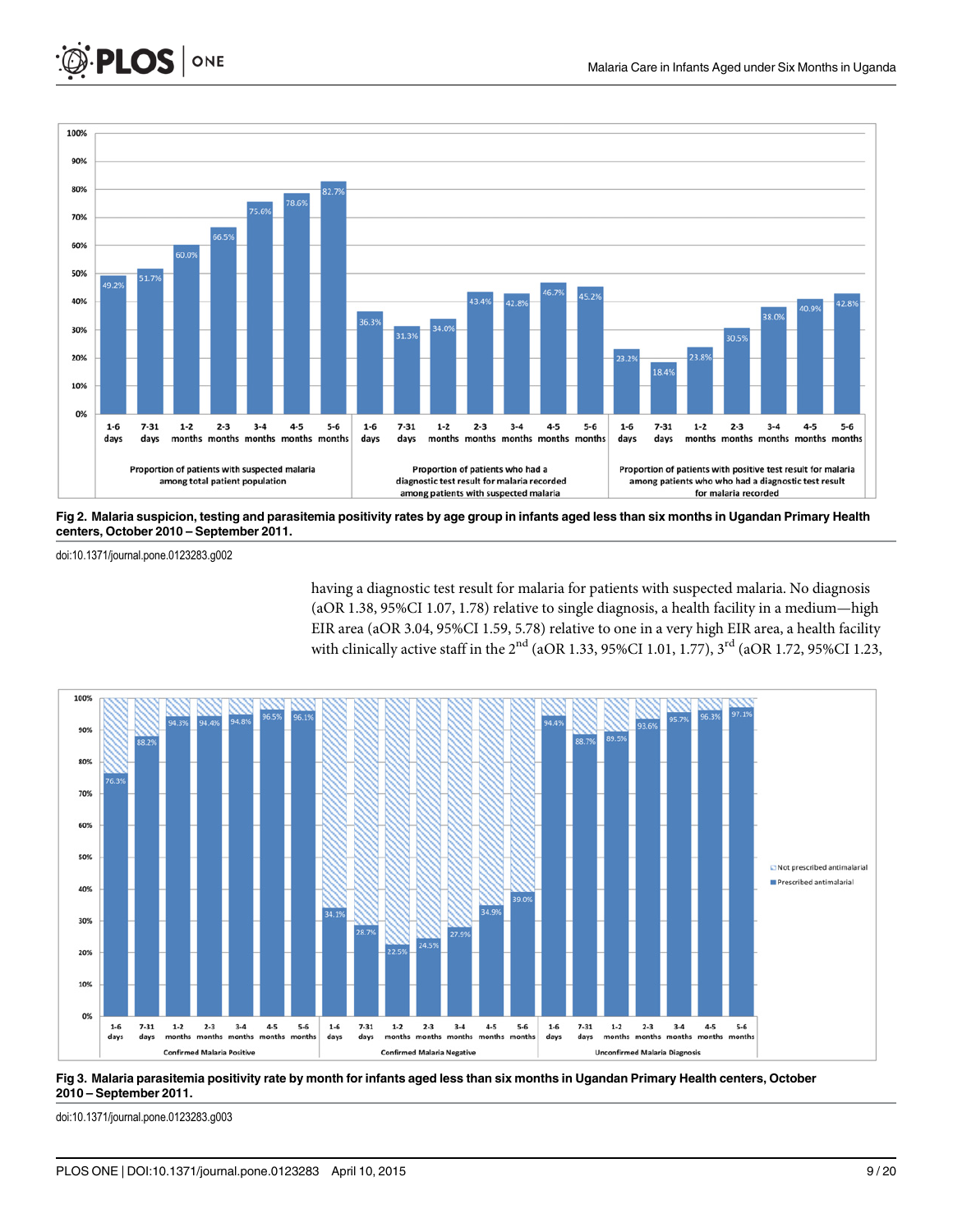<span id="page-9-0"></span>

| O PLOS ONE |  |
|------------|--|
|------------|--|

| Variable                   | Patients with suspected malaria |                                                                     | Univariate analysis   |            | <b>Multivariate Analysis</b> |          |
|----------------------------|---------------------------------|---------------------------------------------------------------------|-----------------------|------------|------------------------------|----------|
|                            | Total<br>$(N = 18, 415)$        | % With diagnostic test result for malaria recorded<br>$(n = 7,785)$ | cOR (95% CI)          | p<br>Value | aOR (95% CI)                 | p Value  |
| Age group                  |                                 |                                                                     |                       |            |                              |          |
| $1-6$ days                 | 452                             | 36.3%                                                               | 0.69(0.57,<br>0.84)   | < .0001    | $*0.47(0.27,$<br>0.85)       | 0.01     |
| $7 - 31$ days              | 1,321                           | 31.3%                                                               | 0.55(0.49,<br>0.63)   | < .0001    | *0.43 (0.29,<br>0.63)        | < 0.0001 |
| 1-2 months                 | 2,181                           | 34.0%                                                               | 0.63(0.56,<br>0.70)   | < .0001    | *0.60 (0.51,<br>0.72)        | < 0.0001 |
| 2-3 months                 | 2,572                           | 43.4%                                                               | 0.93(0.85,<br>1.03)   | 0.16       | 0.90(0.78,<br>1.04)          | 0.16     |
| 3-4 months                 | 3,444                           | 42.8%                                                               | 0.91(0.83,<br>0.99)   | 0.04       | 0.90(0.79,<br>1.02)          | 0.09     |
| 4-5 months                 | 4,018                           | 46.7%                                                               | 1.06 (0.98,<br>1.16)  | 0.16       | 1.03 (0.96,<br>1.11)         | 0.42     |
| 5-6 months                 | 4,427                           | 45.2%                                                               | ref                   | Ref        | ref                          | Ref      |
| Fever                      | 15,691                          | 41.0%                                                               | 0.70(0.65,<br>0.76)   | < .0001    | *0.56 (0.36,<br>0.88)        | 0.01     |
| Number of diagnoses        |                                 |                                                                     |                       |            |                              |          |
| Single diagnosis           | 6,162                           | 41.8%                                                               | ref                   | Ref        | ref                          | Ref      |
| Multiple diagnosis         | 11,448                          | 41.6%                                                               | 0.99(0.93,<br>1.06)   | 0.82       | 0.92(0.71,<br>1.19)          | 0.53     |
| No Diagnosis               | 805                             | 56.2%                                                               | 1.79 (1.54,<br>2.07)  | < .0001    | *1.38 (1.07,<br>1.78)        | 0.01     |
| Cough or cold<br>diagnosis | 5,594                           | 39.6%                                                               | 0.85(0.80,<br>0.91)   | < .0001    | *0.78 (0.66,<br>0.93)        | 0.01     |
| Diarrhea diagnosis         | 2,092                           | 47.7%                                                               | 1.28(1.17,<br>1.40)   | < .0001    | 1.18(0.99,<br>1.40)          | 0.06     |
| Pneumonia diagnosis        | 2,619                           | 34.8%                                                               | 0.69(0.64,<br>0.75)   | < 0001     | *0.65 (0.53,<br>0.81)        | < 0.0001 |
| Anemia diagnosis           | 245                             | 53.5%                                                               | 1.57 (1.23,<br>(2.03) | 0.001      | 1.32 (0.85,<br>(2.06)        | 0.21     |
| Return visit               | 300                             | 29.3%                                                               | 0.57(0.44,<br>0.73)   | < .0001    | 0.46(0.18,<br>1.17)          | 0.96     |
| Health provider            |                                 |                                                                     |                       |            |                              |          |
| Medical officer            | 272                             | 50.4%                                                               | ref                   | ref        | ref                          | ref      |
| Clinical officer           | 9,177                           | 41.9%                                                               | 0.71(0.56,<br>0.91)   | 0.01       | 1.14(0.57,<br>2.27)          | 0.71     |
| Nurse                      | 4,457                           | 40.7%                                                               | 0.68(0.53,<br>0.86)   | 0.002      | 1.04(0.51,<br>2.10)          | 0.92     |
| Midwife                    | 127                             | 39.4%                                                               | 0.64(0.42,<br>0.98)   | 0.04       | 1.05(0.42,<br>2.65)          | 0.91     |
| Other (less skilled)       | 2,206                           | 43.6%                                                               | 0.76(0.59,<br>0.98)   | 0.03       | 1.02(0.47,<br>2.20)          | 0.96     |
| EIR area                   |                                 |                                                                     |                       |            |                              |          |
| Very high                  | 14,667                          | 37.4%                                                               | ref                   | ref        | ref                          | Ref      |
| Medium-high                | 2,405                           | 71.0%                                                               | 4.09 (3.73,<br>4.50)  | < .0001    | *3.04 (1.59,<br>5.78)        | 0.001    |
| Low                        | 360                             | 46.8%                                                               | 1.47 (1.27,<br>1.70)  | < .0001    | 1.29 (0.56,<br>2.95)         | 0.55     |
| Very low                   | 573                             | 40.7%                                                               | 1.15(0.97,<br>1.36)   | 0.11       | 0.78(0.23,<br>2.61)          | 0.69     |

#### [Table 2.](#page-5-0) Predictors of a patient with suspected malaria with a diagnostic test result for malaria recorded in Ugandan Primary Health centers.

(Continued)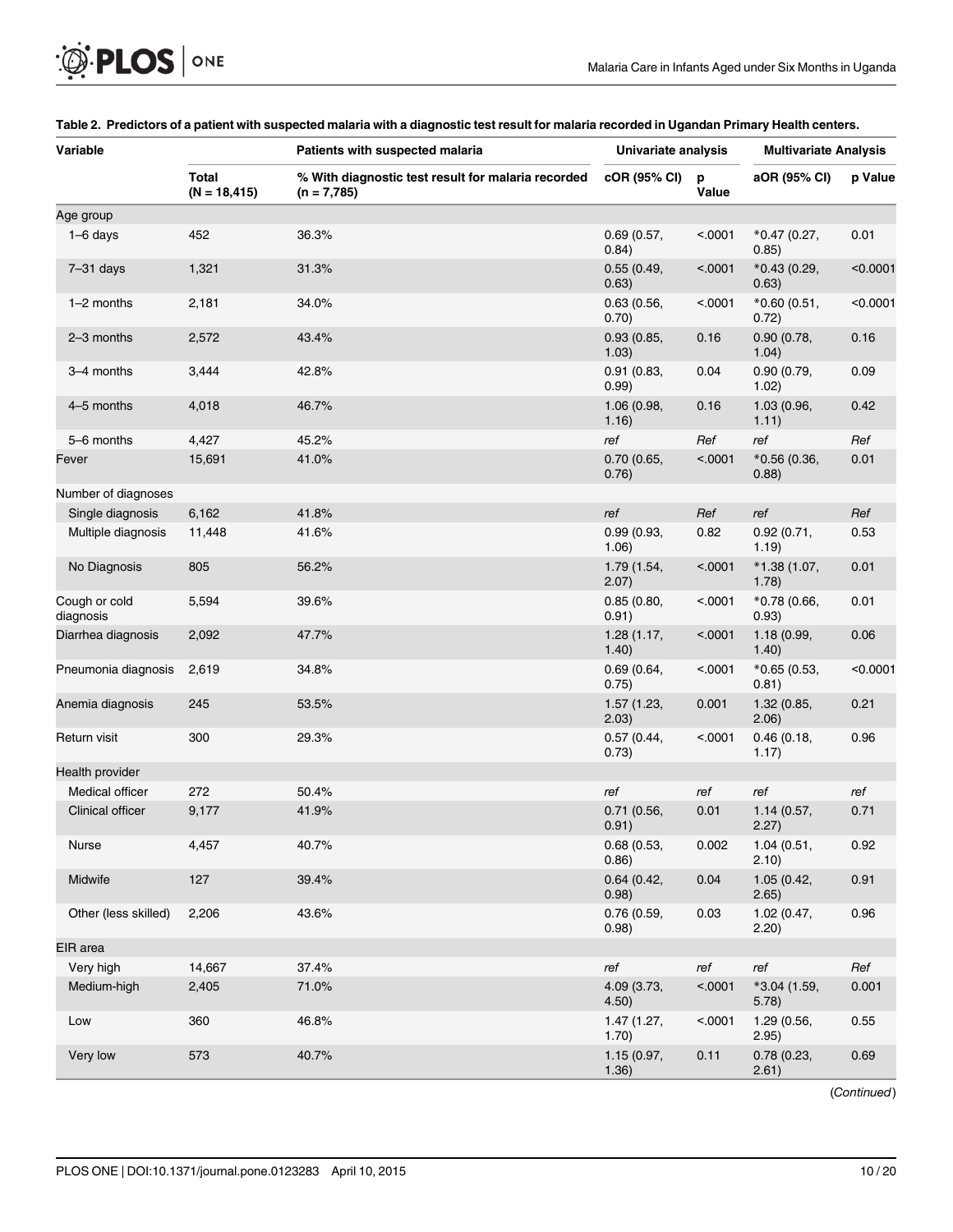#### <span id="page-10-0"></span>Table 2. (Continued)

| Variable                         | Patients with suspected malaria |                                                                     | Univariate analysis  |            | <b>Multivariate Analysis</b> |         |
|----------------------------------|---------------------------------|---------------------------------------------------------------------|----------------------|------------|------------------------------|---------|
|                                  | <b>Total</b><br>$(N = 18, 415)$ | % With diagnostic test result for malaria recorded<br>$(n = 7,785)$ | cOR (95% CI)         | p<br>Value | aOR (95% CI)                 | p Value |
| Clinically active staff quartile |                                 |                                                                     |                      |            |                              |         |
| Lowest                           | 5,048                           | 35.8%                                                               | ref                  | Ref        | ref                          | Ref     |
| $2nd$ quartile                   | 5,056                           | 41.0%                                                               | 1.25(1.15,<br>1.35)  | < .0001    | $*1.33(1.01,$<br>1.77)       | 0.05    |
| 3 <sup>rd</sup> quartile         | 4,954                           | 50.5%                                                               | 1.45 (1.34,<br>1.57) | < .0001    | *1.72 (1.23,<br>2.39)        | 0.001   |
| Highest                          | 3,357                           | 42.3%                                                               | 1.83(1.67,<br>2.00)  | < .0001    | *1.88 (1.25,<br>2.82)        | 0.002   |
| Lab staff quartile               |                                 |                                                                     |                      |            |                              |         |
| Lowest                           | 6,325                           | 28.1%                                                               | ref                  | Ref        | ref                          | Ref     |
| $2nd$ quartile                   | 4,684                           | 52.1%                                                               | 2.79(2.57,<br>3.02)  | < .0001    | *2.58 (1.45,<br>4.62)        | 0.001   |
| 3 <sup>rd</sup> quartile         | 5,016                           | 45.1%                                                               | 2.14 (1.98,<br>2.32) | < .0001    | $*1.60(1.04,$<br>2.44)       | 0.03    |
| Highest                          | 2,390                           | 53.9%                                                               | 2.99(2.72,<br>3.30)  | < .0001    | 1.77(0.73,<br>4.27)          | 0.21    |
| Hospital                         | 3,028                           | 38.7%                                                               | 0.84(0.78,<br>0.91)  | < .0001    | 0.63(0.39,<br>1.00           | 0.05    |
| <b>Private Not for Profit</b>    | 1,663                           | 59.4%                                                               | 2.14(1.93,<br>2.38)  | < .0001    | 1.18(0.37,<br>3.81)          | 0.78    |
| Antimalarial shortage            | 3,710                           | 31.7%                                                               | 0.57(0.53,<br>0.62)  | < .0001    | 1.33(0.74,<br>2.41)          | 0.34    |
| Antibiotic shortage              | 8,283                           | 39.1%                                                               | 0.79(0.75,<br>0.84)  | < .0001    | 0.95(0.63,<br>1.44)          | 0.81    |
| ORS shortage                     | 5,156                           | 34.7%                                                               | 0.65(0.60,<br>0.69)  | < .0001    | 0.54(0.28,<br>1.06)          | 0.07    |

#### \* Statistically significant at 0.05 level.

doi:10.1371/journal.pone.0123283.t002

2.39) and highest (aOR 1.88, 95%CI 1.25, 2.82) quartile relative to ones with the lowest quartile or a health facility laboratory staff in the  $2<sup>nd</sup>$  (aOR 2.58, 95%CI 1.45, 4.62) and  $3<sup>rd</sup>$  (aOR 1.60, 95%CI 1.04, 2.44) quartile relative to one with the lowest quartile remained significantly associated with increased odds of having a diagnostic test result for malaria for patients with suspected malaria.

## Antimalarial prescription for patients with a negative diagnostic test result for malaria

As shown in [Table 1](#page-6-0) and [Fig 1,](#page-7-0) antimalarials were prescribed for 1,545 (31.1%) of the 4,972 patients with a confirmed negative diagnostic test result for malaria. In comparison, antimalarials were also prescribed to 5,912 (55.6%) of the 10,630 patient visits with suspected malaria and no diagnostic test result for malaria recorded. In [Fig 4,](#page-11-0) the percentage of visits during which patients diagnosed with malaria were prescribed any antimalarial ranged between 22.5% (age 1–2 months) and 39% (5–6 months) in patients with confirmed negative malaria test results and between 93.6% (2–3 months) and 97.1% (5–6 months) in patients with an unconfirmed malaria diagnosis.

In univariate analysis ([Table 3](#page-12-0)), antimalarial prescription for patients with a negative test result for malaria was less likely if the patient was of young age (age groups 7–31 days to 4–5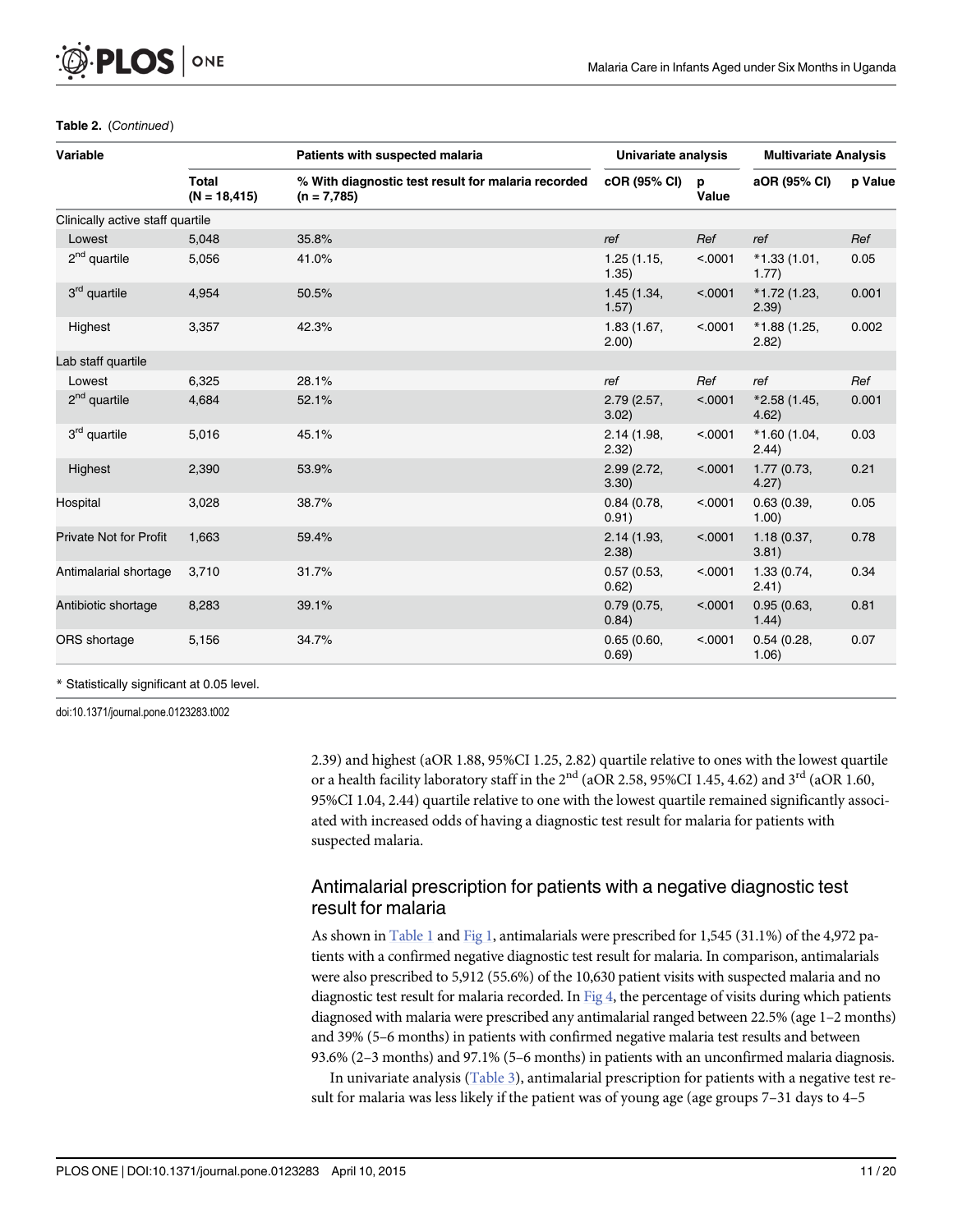<span id="page-11-0"></span>

[Fig 4. A](#page-10-0)ntimalarial prescription by category of malaria diagnosis and age group in infants aged less than six in Ugandan Primary Health centers, October 2010 – September 2011.

doi:10.1371/journal.pone.0123283.g004

months) compared to 5–6 months old; had cough/cold, diarrhea, pneumonia or UTI diagnosis; visited a health facility in a very low compared to very high EIR areas. Patient and facility factors that made antimalarial prescription for patients with a negative test result for malaria more likely were fever; anemia diagnosis; return visit; being managed by midwife or other less skilled provider compared to medical officer; visiting health facilities in medium—high compared to very high EIR areas; visiting a hospital; visiting a PNFP health facility; visiting the health facilities during shortage of antimalarials, antibiotics or ORS; or visiting a health facility with clinically active staff in  $2<sup>nd</sup>$ ,  $3<sup>rd</sup>$  and highest quartiles compared to the lowest quartile.

In multivariate analysis, younger age groups 1–6 days (aOR 0.47, 95%CI 0.32, 0.69), 7–31 days (aOR 0.38, 95%CI 0.18, 0.79), 1–2 months (aOR 0.38, 95%CI 0.25, 0.56), 2–3 months (aOR 0.48, 95%CI 0.34, 0.68), 3–4 months (aOR 0.60, 95%CI 0.50, 0.73) and 4–5 months (aOR 0.82, 95%CI 0.60, 0.97) relative to 5–6 months and cough or cold (aOR 0.39, 95%CI 0.29, 0.51), diarrhea (aOR 0.62, 95%CI 0.43, 0.89), pneumonia (aOR 0.35, 95%CI 0.25, 0.48) and UTI (aOR 0.16, 95%CI 0.07, 0.35) diagnoses remained significantly associated with reduced odds of antimalarial prescription for patients with a negative test result for malaria. Fever (aOR 2.22, 95%CI 1.47, 3.34), anemia diagnosis (aOR 3.51, 95%CI 1.42, 8.70), being managed by midwives (aOR 3.58, 95%CI 1.08, 11.8) or other less skilled providers (aOR 4.75, 95%CI 2.01, 11.2) relative to medical officers, visiting a health facility in medium-high EIR area (aOR 2.20, 95%CI 1.48, 3.25) compared to one in very high EIR area, visiting a hospital (aOR 3.31, 95%CI 1.10, 9.96), and shortages of antimalarials (aOR 1.82, 95%CI 1.03, 3.21) and antibiotics (aOR 2.23, 95%CI 1.03, 4.83) were significantly associated with increased odds of antimalarial prescription for patients with a negative test result for malaria.

#### Prescription of appropriate antimalarial among patients prescribed any antimalarial and weighing five or more kilograms ( $>$ 5kgs)

Over 95% of patients with an antimalarial prescription and weighing  $\geq$ 5kgs received an appropriate antimalarial as per the national malaria treatment guidelines ([Table 4\)](#page-13-0). There was no difference in the percentage across age groups.

In a univariate analysis  $(Table 4)$  $(Table 4)$  of factors associated with prescription of an appropriate antimalarial among patients who weighed five or more kilograms and were prescribed any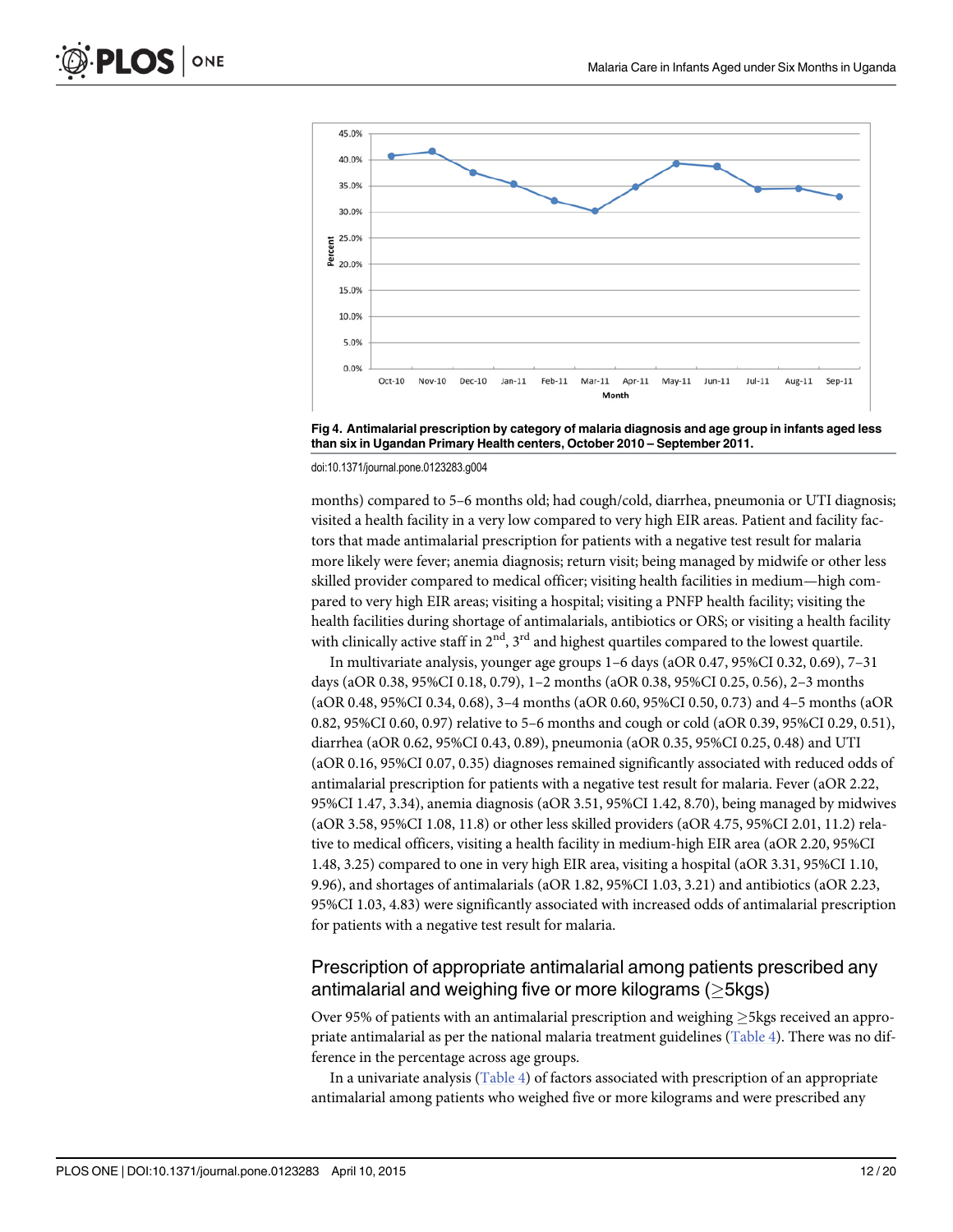<span id="page-12-0"></span>

[Table 3.](#page-10-0) Predictors of being prescribed an antimalarial when the diagnostic test result for malaria was negative among infants tested in Ugandan Primary Health centers.

|                                  | Patient with a negative test result for malaria |                                         | Univariate analysis |          | <b>Multivariate Analysis</b> |          |
|----------------------------------|-------------------------------------------------|-----------------------------------------|---------------------|----------|------------------------------|----------|
| Variable                         | Total ( $N = 4,972$ )                           | %Prescribed an antimalarial (N = 1,545) | cOR (95% CI)        | P Value  | aOR (95% CI)                 | P Value  |
| Age group                        |                                                 |                                         |                     |          |                              |          |
| $1-6$ days                       | 126                                             | 34.1%                                   | $0.81$ (0.55, 1.19) | 0.29     | *0.47 (0.32, 0.69)           | < 0.0001 |
| $7-31$ days                      | 338                                             | 28.7%                                   | $0.62$ (0.48, 0.82) | 0.001    | $*0.38(0.18, 0.79)$          | 0.01     |
| $1-2$ months                     | 565                                             | 22.5%                                   | 0.45(0.36, 0.57)    | < 0.0001 | *0.38 (0.25, 0.56)           | < 0.0001 |
| 2-3 months                       | 776                                             | 24.5%                                   | 0.51(0.42, 0.62)    | < 0.0001 | $*0.48(0.34, 0.68)$          | < 0.0001 |
| 3-4 months                       | 914                                             | 27.9%                                   | $0.61$ (0.50, 0.73) | < 0.0001 | *0.60 (0.50, 0.73)           | < 0.0001 |
| 4-5 months                       | 1,109                                           | 34.9%                                   | 0.84(0.71, 0.99)    | 0.04     | *0.82 (0.69, 0.97)           | 0.02     |
| 5-6 months                       | 1,144                                           | 39.0%                                   | ref                 | Ref      | ref                          | Ref      |
| Fever                            | 4,018                                           | 31.6%                                   | 1.85 (1.38, 2.49)   | < 0.0001 | *2.22 (1.47, 3.34)           | < 0.0001 |
| Cough or cold diagnosis          | 1,657                                           | 20.9%                                   | 0.47(0.41, 0.53)    | < 0.0001 | $*0.39(0.29, 0.51)$          | < 0.0001 |
| Diarrhea diagnosis               | 702                                             | 25.5%                                   | 0.73(0.61, 0.87)    | 0.001    | $*0.62$ (0.43, 0.89)         | 0.01     |
| Pneumonia diagnosis              | 634                                             | 22.4%                                   | 0.60(0.49, 0.73)    | < 0.0001 | *0.35 (0.25, 0.48)           | < 0.0001 |
| UTI diagnosis                    | 259                                             | 5.8%                                    | 0.13(0.08, 0.22)    | < 0.0001 | $*0.16(0.07, 0.35)$          | < 0.0001 |
| Anemia diagnosis                 | 33                                              | 63.6%                                   | 3.92 (1.92, 7.99)   | < 0.0001 | *3.51 (1.42, 8.70)           | 0.01     |
| Return visit                     | 56                                              | 48.2%                                   | 2.12 (1.25, 3.60)   | 0.01     | 1.55 (0.74, 3.23)            | 0.24     |
| Health provider                  |                                                 |                                         |                     |          |                              |          |
| Medical officer                  | 94                                              | 20.2%                                   | ref                 | Ref      | ref                          | Ref      |
| Clinical officer                 | 2,506                                           | 28.5%                                   | 1.56 (0.94, 2.61)   | 0.08     | 2.01 (0.97, 4.15)            | 0.06     |
| <b>Nurse</b>                     | 1,130                                           | 28.5%                                   | 1.57 (0.94, 2.65)   | 0.09     | 2.13 (0.99, 4.58)            | 0.05     |
| Midwife                          | 32                                              | 40.6%                                   | 2.70 (1.14, 6.43)   | 0.03     | *3.58 (1.08, 11.8)           | 0.04     |
| Other (less skilled)             | 581                                             | 43.2%                                   | 3.00(1.77, 5.10)    | < 0.0001 | *4.75 (2.01, 11.2)           | < 0.0001 |
| EIR area                         |                                                 |                                         |                     |          |                              |          |
| Very high                        | 3,166                                           | 28.4%                                   | ref                 | ref      | ref                          | ref      |
| Medium-high                      | 1,267                                           | 40.3%                                   | 1.70 (1.49, 1.95)   | < 0.0001 | *2.20 (1.48 3.25)            | < 0.0001 |
| Low EIR                          | 313                                             | 31.6%                                   | 1.16(0.91, 1.50)    | 0.23     | 1.34(0.29, 6.01)             | 0.71     |
| Very low                         | 226                                             | 15.5%                                   | 0.46(0.32, 0.67)    | < 0.0001 | 0.43(0.16, 1.20)             | 0.11     |
| Clinically active staff quartile |                                                 |                                         |                     |          |                              |          |
| Lowest                           | 1,063                                           | 22.9%                                   | ref                 | ref      | ref                          | Ref      |
| $2nd$ quartile                   | 1,370                                           | 29.6%                                   | 1.42(1.18, 1.70)    | < 0.0001 | 1.14(0.79, 1.65)             | 0.48     |
| 3 <sup>rd</sup> quartile         | 1,448                                           | 32.0%                                   | 1.59 (1.33, 1.91)   | < 0.0001 | 0.96(0.67, 1.36)             | 0.80     |
| Highest                          | 1,091                                           | 39.7%                                   | 2.22 (1.84, 2.68)   | < 0.0001 | 1.23 (0.87, 1.74)            | 0.25     |
| Hospital                         | 864                                             | 41.3%                                   | 1.73 (1.49, 2.01)   | < 0.0001 | *3.31 (1.10, 9.96)           | 0.03     |
| <b>Private Not for Profit</b>    | 729                                             | 38.0%                                   | 1.44 (1.22, 1.69)   | < 0.0001 | 1.34(0.57, 3.12)             | 0.51     |
| Antimalarial shortage            | 754                                             | 48.4%                                   | $2.42$ (2.06, 2.83) | < 0.0001 | *1.82 (1.03, 3.21)           | 0.04     |
| Antibiotic shortage              | 2,121                                           | 39.3%                                   | 1.92 (1.70, 2.17)   | < 0.0001 | *2.23 (1.03, 4.83)           | 0.042    |
| ORS shortage                     | 1,160                                           | 39.1%                                   | 1.59 (1.39, 1.83)   | < 0.0001 | 1.36 (0.96, 1.93)            | 0.09     |

\* Statistically significant at 0.05 level.

doi:10.1371/journal.pone.0123283.t003

antimalarial, having fever or being managed by a clinical officer compared to medical officer was significantly associated with an increased likelihood of being prescribed an appropriate antimalarial. However, pneumonia diagnosis, visiting a health facility in a medium—high EIR area compared to one in very high EIR area, visiting a hospital or visiting a PNFP health facility was associated with reduced likelihood of being prescribed an appropriate antimalarial.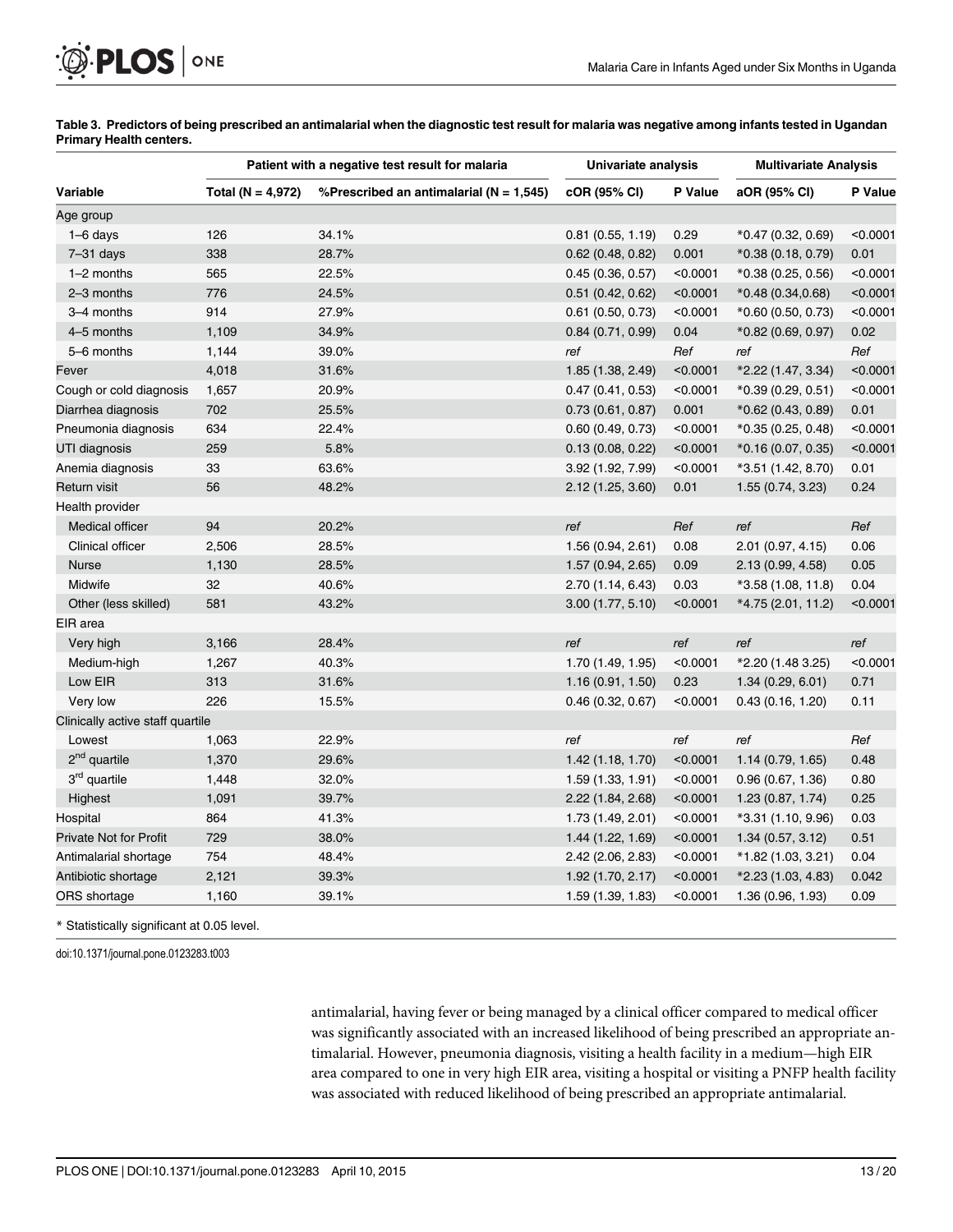| <b>Variables</b>         | Patients with $\geq$ 5kgs prescribed any antimalarial |                                                         | Univariate analysis  |          | <b>Multivariate Analysis</b> |            |
|--------------------------|-------------------------------------------------------|---------------------------------------------------------|----------------------|----------|------------------------------|------------|
|                          | <b>Total</b><br>$(N = 3,728)$                         | Prescribed an appropriate antimalarial<br>$(N = 3,621)$ | cOR (95% CI)         | P Value  | aOR (95% CI)                 | P<br>Value |
| Fever                    | 3,096                                                 | 97.5%                                                   | 1.86(1.20,<br>(2.88) | 0.01     | $*2.52(1.41,$<br>4.51)       | 0.002      |
| Pneumonia                | 520                                                   | 95.6%                                                   | 0.58(0.36,<br>0.93)  | 0.02     | $*0.47(0.24,$<br>0.93)       | 0.03       |
| <b>Health Provider</b>   |                                                       |                                                         |                      |          |                              |            |
| <b>Medical officer</b>   | 52                                                    | 92.3%                                                   | ref                  | Ref      | ref                          | Ref        |
| <b>Clinical officer</b>  | 2,258                                                 | 97.3%                                                   | 3.05(1.07,<br>8.74)  | 0.04     | 2.01(0.71, 5.99)             | 0.18       |
| <b>Nurse</b>             | 782                                                   | 96.8%                                                   | 2.52(0.84,<br>7.54)  | 0.10     | 1.27(0.31, 5.16)             | 0.74       |
| Others (less<br>skilled) | 305                                                   | 97.4%                                                   | 3.09(0.90,<br>10.7)  | 0.07     | 1.96(0.38, 10.1)             | 0.43       |
| EIR area                 |                                                       |                                                         |                      |          |                              |            |
| Very high                | 3,054                                                 | 97.5%                                                   | ref                  | Ref      | ref                          | Ref        |
| Medium-high              | 490                                                   | 93.9%                                                   | 0.39(0.25,<br>0.60)  | < 0.0001 | 0.26(0.06, 1.10)             | 0.07       |
| Hospital                 | 1,353                                                 | 96.4%                                                   | 0.66(0.45,<br>0.98)  | 0.04     | 0.66(1.15, 3.06)             | 0.60       |
| Private no for<br>Profit | 605                                                   | 95.7%                                                   | 0.59(0.38,<br>0.93)  | 0.02     | 1.75(0.28, 11.0)             | 0.55       |

[Table 4.](#page-11-0) Predictors of appropriate antimalarial prescription among infants ( $\geq$ 5 kgs) prescribed any antimalarial in Ugandan Primary Health centers.

\* Statistically significant at 0.05 level.

ONE

<span id="page-13-0"></span>**PLOS I** 

doi:10.1371/journal.pone.0123283.t004

In multivariate analysis, patients who weighed five or more kilograms and were prescribed any antimalarial were more likely to be prescribed an appropriate antimalarial if they had a fever (aOR 2.52, 95%CI 1.41, 4.51). On the other hand, those with a pneumonia diagnosis (aOR 0.47, 95%CI 0.24, 0.93) remained associated with reduced odds of being prescribed an appropriate antimalarial.

#### Exploratory analysis of malaria diagnosis and treatment in infants weighing less than 5 kilograms (<5kgs)

An exploratory sub analysis was conducted in a sub group of 2,181 (20.8%) patients who weighed <5kgs and results are presented in [Fig 5](#page-14-0). Malaria was suspected in 1,201 (55.1%) of these patients, of which only 385 (32.1%) had a diagnostic test result for malaria recorded and 91 (23.6%) were positive. A total of 285 patients in this group were prescribed antimalarials, but malaria was confirmed in only 83 (29.1%). Among 294 patients who had a negative test result for malaria recorded, 37 (12.5%) were prescribed an antimalarial. Of the 285 patients prescribed any antimalarial, 181 (63.5%) were prescribed quinine as per the national treatment guidelines, while 104 (36.5%) received ACT. Malaria was presumptively treated in 165 (20.2%) of the 816 patients who did not have any malaria test.

#### **Discussion**

This is one of the first studies to measure MPPR in outpatient infants under six months old and to examine the association between clinical and operational factors and malaria care at primary health facilities among this population in Uganda. This study found high rates of malaria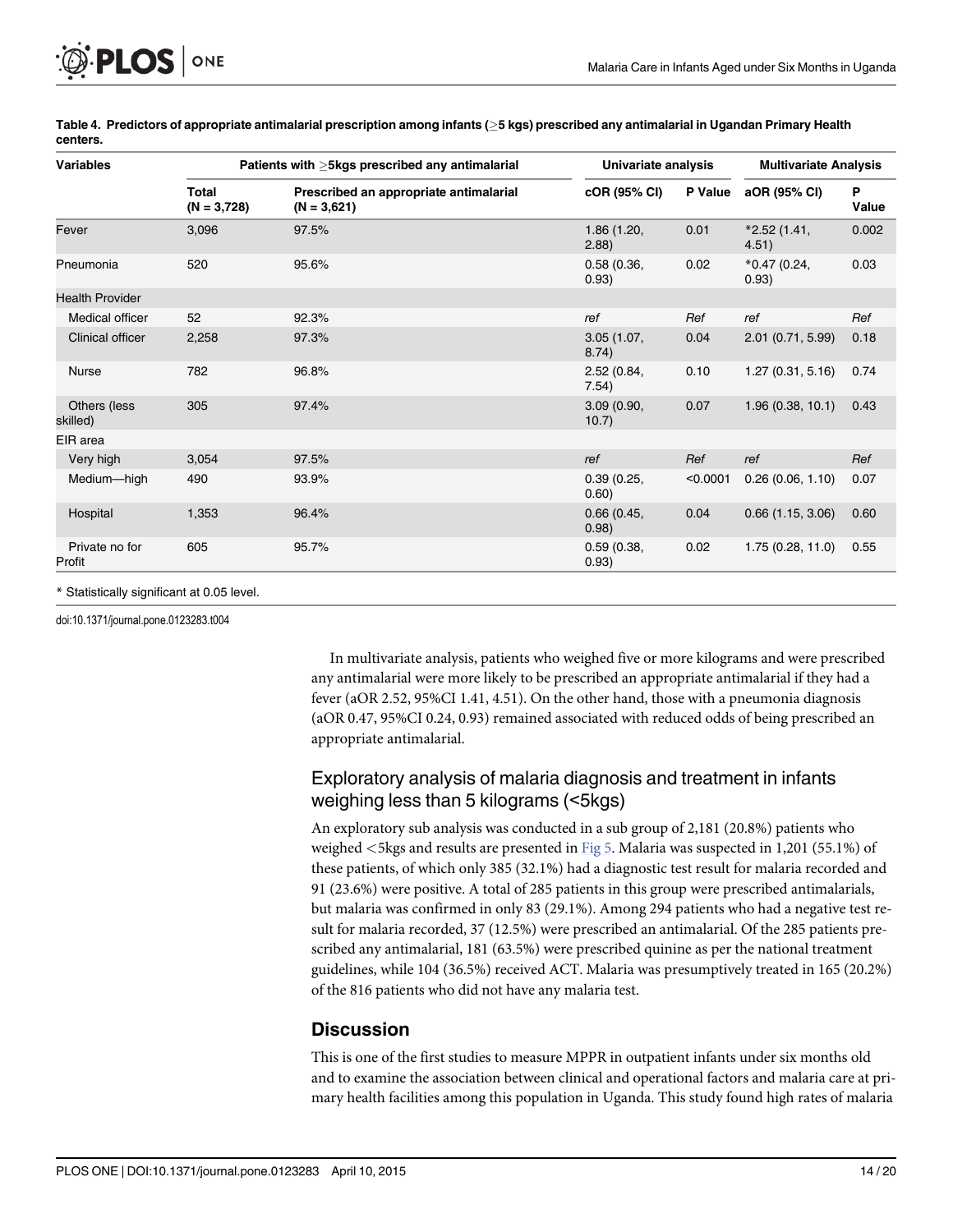<span id="page-14-0"></span>



[Fig 5. E](#page-13-0)xploratory analysis of malaria diagnosis and treatment in patients weighing <5 kilograms in Ugandan Primary Health centers, October 2010 – September 2011.

doi:10.1371/journal.pone.0123283.g005

suspicion but low testing rates. Among those tested the MPPR was high. The study also found high rates of appropriate antimalarial prescription, but low levels of adherence to negative malaria test results.

As shown in Figs  $1$  and  $2$ , 70.8% of patients aged under six months were suspected with malaria and this proportion increased with age. This rate is higher than the 64% and 59% for all out-patients reported in two Ugandan studies, Mbonye et al. [\[30\]](#page-18-0) and Sears et al. [\[43\]](#page-18-0) respectively.

Despite the observed high rate of malaria suspicion, only 42.3% of patients with suspected malaria had malaria test results recorded. This rate was comparable to WHO's 2010 findings, in which proportion of malaria suspects tested in the public sector was 37% in the African region, and 44% globally [[6\]](#page-17-0). Despite the WHO's recommendation of universal testing for all suspected cases of malaria, including infants prior to antimalarial treatment [[23](#page-17-0),[44](#page-18-0)], this study shows that the testing rate remains low among young infants.

As shown in [Fig 1,](#page-7-0) the overall MPPR among infants tested was 36.1% and increased with age, consistent with results from a Malawi study  $[20]$ . Our estimate of patients under six months with malaria parasites is somewhat higher than health facility-based estimates reported in many other African countries [\[20,](#page-17-0)[45](#page-18-0),[46](#page-18-0)], perhaps due in part to the use of routine, rather than expert testing [[47](#page-18-0)]. The accuracy of these malaria test results was not established in this study. However, one can draw confidence in these results considering that during this study, the laboratory professionals at the health facilities were receiving on-going facility-based training and mentoring from the experienced IDCAP laboratory faculty as well as quality assurance from the Uganda's Central Public Health Laboratory (CPHL) to improve the validity of malaria and other test results. The IDCAP laboratory training program delivered during this period was similar to an earlier one run by the Infectious Diseases Institute /Uganda Malaria Surveillance Project which successfully improved the quality of laboratory diagnosis of malaria [[48](#page-18-0)]. An evaluation of the IDCAP on-site laboratory training is in progress [Burnett, personal communication]. CPHL is responsible for formulation of laboratory policy, testing guidelines and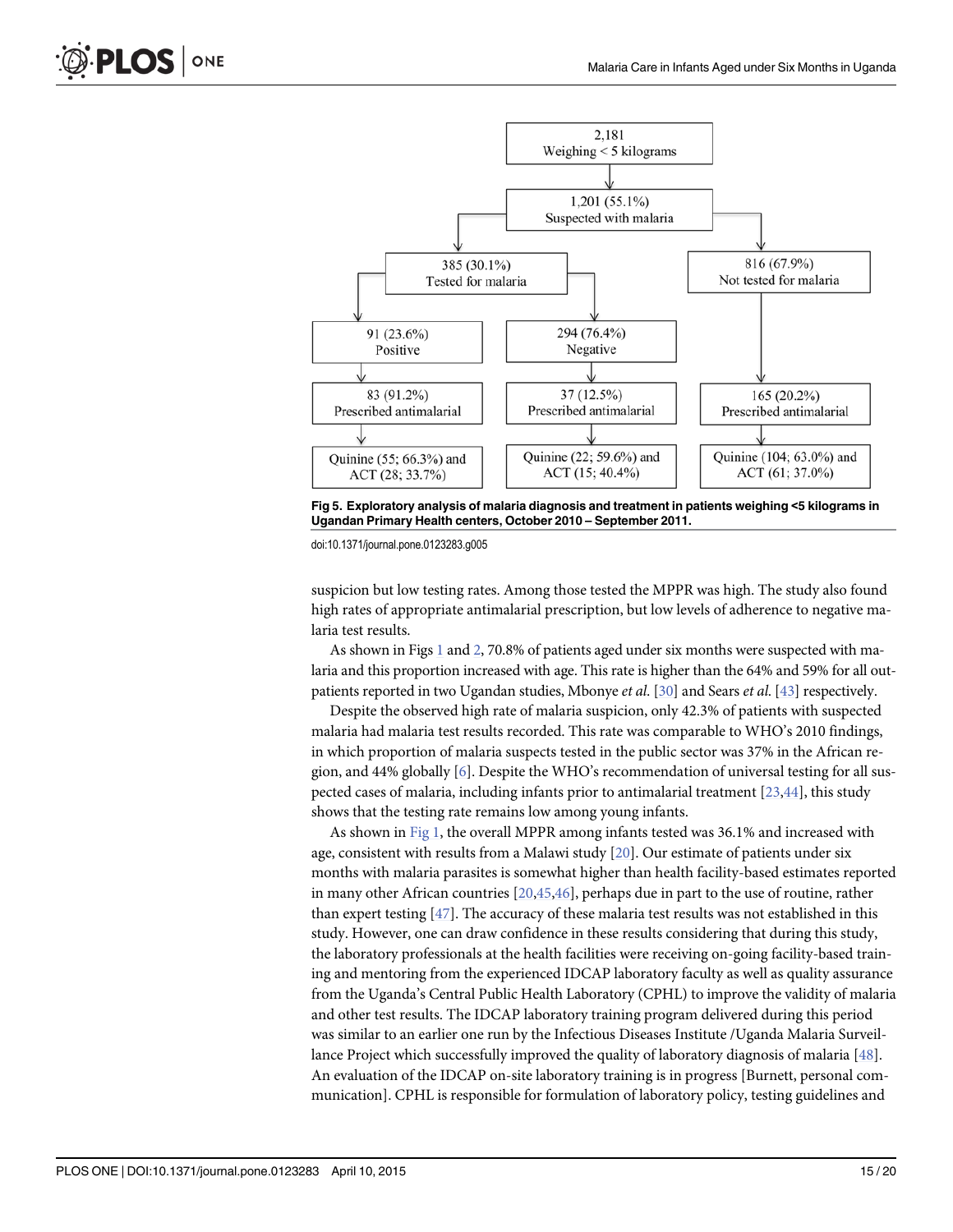<span id="page-15-0"></span>standard operating procedures. It also conducts proficiency testing and undertakes corrective action immediately or during their quarterly support supervision visits to the health facilities. Future research to determine the sensitivity and specificity of these malaria tests in similar studies and settings should be considered. Although the MPPR is not a population measure of prevalence, under certain circumstances, it was shown to be a good surrogate estimate of change in malaria incidence [\[49\]](#page-19-0).

When parasitological results were available, overtreatment of malaria was common, with 31.1% of infants with a negative malaria test result prescribed an antimalarial. In addition, 55.6% of malaria suspects who were not tested for malaria were prescribed antimalarials, similar to studies in Kenya and Tanzania [\[50,51\]](#page-19-0). There is limited information on malaria treatment practices in this age group, however, malaria is widely over-treated in older age groups in Africa [\[52](#page-19-0)–[55](#page-19-0)] which can result in failure to treat other life-threatening conditions [\[56\]](#page-19-0). Studies have established that withholding antimalarials for older children with negative malaria test results was generally safe [\[57](#page-19-0)–[59](#page-19-0)], although similar information is not available for children aged under six months.

However when clinicians in our study prescribed antimalarials, they did it appropriately by following the national guidelines for 95.1% of the patients prescribed any antimalarial. Considering that only between 16 to 41% of the overall total number of children with P. falciparum who in 2013 were brought for care at public health facilities in sub-Saharan Africa received ACT [\[6](#page-17-0)], our results showed remarkably better performance. This could be in part due to the IDCAP training interventions that improved health workers' performance in prescribing antimalarials appropriately [[30](#page-18-0)].

WHO has established guidelines for ACT prescription in children weighing  $\geq$ 5kgs [[23](#page-17-0)]. The Uganda Ministry of Health prohibit prescription of ACT for uncomplicated malaria to children under four months or weighing <5kgs and recommends quinine for their malaria treatment [[24](#page-17-0)]. Our study established that quinine was prescribed to 63.5%, but interestingly, off-label ACT was widely prescribed to 36.5% of the patients prescribed antimalarials and weighing  $\lt$ 5 kgs.

The high rates of malaria suspicion and MPPR and low rates of testing highlight the challenges that clinicians face when treating infants under six months. In order to better understand clinician practice amidst limited information on ACT use and resulting treatment outcomes in infants under six months, clinical and operational predictors of malaria care were established.

Being of a much younger age group reduced the odds of malaria testing and antimalarial prescription for patients with negative malaria test results. Infants under six months are perceived to have protection against malaria, but this protection is thought to wane as the baby grows [\[11,](#page-17-0)[60,61](#page-19-0)], findings that were corroborated by this study in which the MPPR increases from less than 24% in children under two months to 42.8% in 5–6 months age group. This perceived protection may explain health workers' reluctance to conduct malaria tests for younger infants. It may also explain the higher rates of antimalarial prescription to older infants with negative malaria test results in our study, similar to findings in other studies with older patients [\[50,51\]](#page-19-0). Clinicians may feel more comfortable withholding antimalarials in younger infants with negative malaria test results if they believe that they are less likely to have malaria.

This study also found that fever was associated with significantly lower odds of malaria testing for suspects and higher odds antimalarial prescription for patients with negative malaria test results and appropriate antimalarial prescription. In Uganda where fever connotes malaria [\[62](#page-19-0)], it is possible that clinicians are more likely to believe that children with fever have malaria and do not feel they need a test to confirm it. Similarly, clinicians may not be convinced by a negative test result in fever cases and will prescribe antimalarials regardless of test results.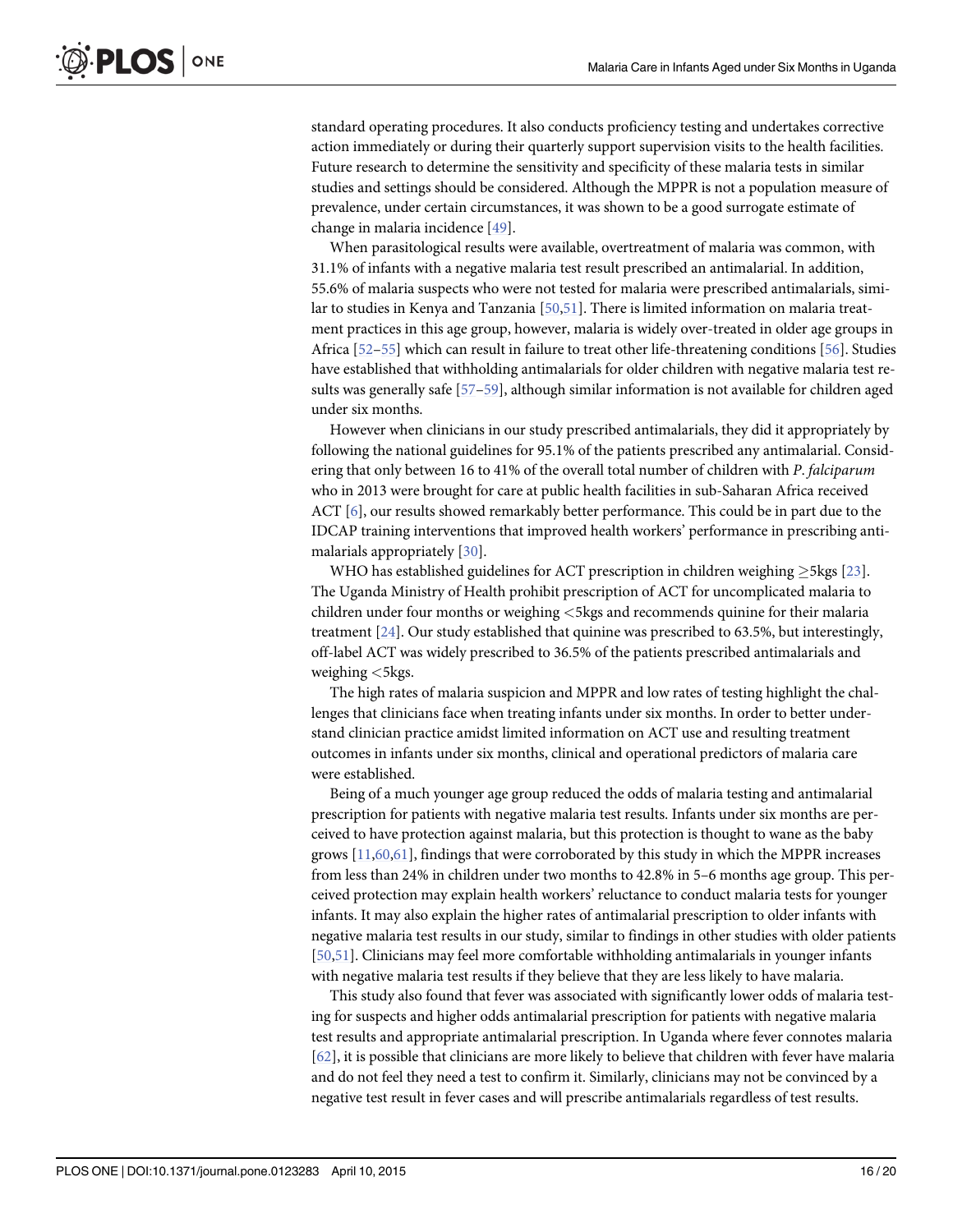<span id="page-16-0"></span>**PLOS I** ONE

> As in Malawi and Kenya reports, our study showed that medical doctors were more likely than lower level health providers to withhold antimalarials from patients with a negative malaria result [\[54,63](#page-19-0)]. Due to their higher level of training, medical doctors may be better equipped and more confident to withhold antimalarials and also diagnose alternative diseases when faced with a negative malaria test result. In our study, it was also observed that better staffing of health facilities increased the odds of testing for malaria suspects. In other studies, better staffing translated into better quality of care [[64](#page-19-0)-[66](#page-19-0)].

In this study, less missing data were observed compared to what has been reported in similar busy health centers elsewhere [\[67\]](#page-19-0). This, however, does not mean that these data were without limitations. Some checkboxes may not have been ticked during data collection, resulting in underestimation of some of the results. Also, it was not possible to control for multiple visits by the same patient, because the data were anonymous and patients did not have unique identifiers. The accuracy of the diagnostic tests used was also not established. In this study, we did not collect data on laboratory reagents and how often the laboratory equipment broke down which might have potentially influenced the testing rates and the results of the regression models. Considering this was a health facility based study, the choice of variables to include in the study was limited to the patient and a few health facility characteristics. Future studies might consider collecting data on other variables, such as laboratory stocks, that could have been important but were not included in this study. Also, an analysis on dosage and toxicity of ACT and other antimalarials prescribed was not done, neither was a follow-up of patients to establish the outcomes of the treatment.

#### Conclusion

This study found high rates of malaria suspicion and appropriate antimalarial prescription in infants under six months old and weighing at least 5kg. The study also found low rates of testing, high MPPR among patients tested, and moderate rates of antimalarial prescription among those with a negative malaria test result in this population. Off-label prescription of ACT for infants weighing <5kgs was common despite lack of evidence on ACT effectiveness in this young population and the Uganda malaria treatment guidelines, which prohibit their use.

Malaria is the single biggest contributor of infant mortality in Uganda and hence, better malaria care practices are essential in order to save the lives of this most-at-risk population. Further research should be done to test the efficacy and toxicity of antimalarials and accuracy of malaria diagnostic techniques currently used in infants under six months old, and to find new drug candidates for malaria control. Evidence-based malaria guidelines for infants weighing under five kilograms and aged under six months are urgently needed.

#### Acknowledgments

We acknowledge all individuals that were involved in the design and implementation of the IDCAP study.

#### Author Contributions

Conceived and designed the experiments: MKM SN. Performed the experiments: MKM SN. Analyzed the data: MKM. Wrote the paper: MKM SB SN KW RC MRW JPVG.

#### References

[1.](#page-1-0) D'Alessandro U, Ubben D, Hamed K, Ceesay SJ, Okebe J, et al. (2012) Malaria in infants aged less than six months—is it an area of unmet medical need? Malar J 11: 400. doi: [10.1186/1475-2875-11-](http://dx.doi.org/10.1186/1475-2875-11-400) [400](http://dx.doi.org/10.1186/1475-2875-11-400) PMID: [23198986](http://www.ncbi.nlm.nih.gov/pubmed/23198986)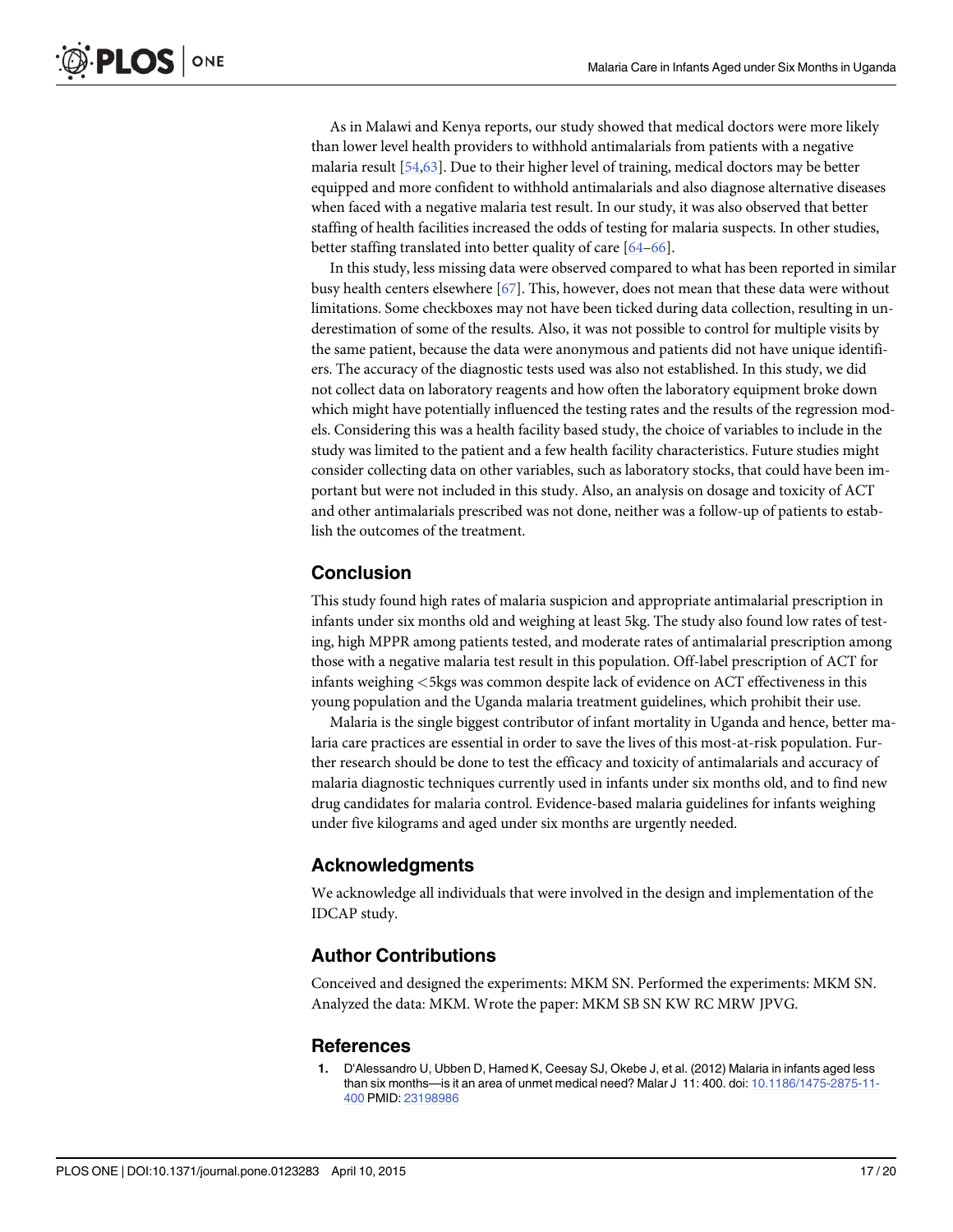- <span id="page-17-0"></span>[2.](#page-1-0) Otten M, Aregawi M, Were W, Karema C, Medin A, et al. (2009) Initial evidence of reduction of malaria cases and deaths in Rwanda and Ethiopia due to rapid scale-up of malaria prevention and treatment. Malar J 8: 14. doi: [10.1186/1475-2875-8-14](http://dx.doi.org/10.1186/1475-2875-8-14) PMID: [19144183](http://www.ncbi.nlm.nih.gov/pubmed/19144183)
- 3. Nyarango PM, Gebremeskel T, Mebrahtu G, Mufunda J, Abdulmumini U, et al. (2006) A steep decline of malaria morbidity and mortality trends in Eritrea between 2000 and 2004: the effect of combination of control methods. Malar J 5: 33. PMID: [16635265](http://www.ncbi.nlm.nih.gov/pubmed/16635265)
- 4. O'Meara WP, Mangeni JN, Steketee R, Greenwood B (2010) Changes in the burden of malaria in sub-Saharan Africa. Lancet Infect Dis 10: 545–555. doi: [10.1016/S1473-3099\(10\)70096-7](http://dx.doi.org/10.1016/S1473-3099(10)70096-7) PMID: [20637696](http://www.ncbi.nlm.nih.gov/pubmed/20637696)
- [5.](#page-1-0) Mmbando BP, Vestergaard LS, Kitua AY, Lemnge MM, Theander TG, et al. (2010) A progressive declining in the burden of malaria in north-eastern Tanzania. Malar J 9: 216. doi: [10.1186/1475-2875-9-](http://dx.doi.org/10.1186/1475-2875-9-216) [216](http://dx.doi.org/10.1186/1475-2875-9-216) PMID: [20650014](http://www.ncbi.nlm.nih.gov/pubmed/20650014)
- [6.](#page-1-0) WHO (2014) World Malaria Report 2014. Geneva, Switzerland World Health Organisation.
- [7.](#page-1-0) UBOS MI, ME (2007) Uganda Child Verbal Autopsy Study. Maryland, USA: Uganda Bureau of Statistics.
- [8.](#page-1-0) IHME (2013) GBD 2010 Age-Specific Mortality Results by Country 1970–2010. Seattle, Washington: Institute for Health Metrics and Evaluation
- [9.](#page-1-0) Thomson JG (1935) Malaria in Nyasaland: (Section of Tropical Diseases and Parasitology). Proc R Soc Med 28: 391–404. PMID: [19990138](http://www.ncbi.nlm.nih.gov/pubmed/19990138)
- [10.](#page-1-0) Macdonald G (1950) The analysis of malaria parasite rates in infants. Trop Dis Bull 47: 915–938. PMID: [14798657](http://www.ncbi.nlm.nih.gov/pubmed/14798657)
- [11.](#page-1-0) Riley EM, Wagner GE, Akanmori BD, Koram KA (2001) Do maternally acquired antibodies protect infants from malaria infection? Parasite Immunol 23: 51–59. PMID: [11240896](http://www.ncbi.nlm.nih.gov/pubmed/11240896)
- [12.](#page-1-0) Branch OH, Udhayakumar V, Hightower AW, Oloo AJ, Hawley WA, et al. (1998) A longitudinal investigation of IgG and IgM antibody responses to the merozoite surface protein-1 19-kiloDalton domain of Plasmodium falciparum in pregnant women and infants: associations with febrile illness, parasitemia, and anemia. Am J Trop Med Hyg 58: 211–219. PMID: [9502606](http://www.ncbi.nlm.nih.gov/pubmed/9502606)
- [13.](#page-1-0) Stanisic DI, Martin LB, Good MF (2003) The role of the 19-kDa region of merozoite surface protein 1 and whole-parasite-specific maternal antibodies in directing neonatal pups' responses to rodent malaria infection. J Immunol 171: 5461–5469. PMID: [14607952](http://www.ncbi.nlm.nih.gov/pubmed/14607952)
- [14.](#page-1-0) Kassim OO, Ako-Anai KA, Torimiro SE, Hollowell GP, Okoye VC, et al. (2000) Inhibitory factors in breastmilk, maternal and infant sera against in vitro growth of Plasmodium falciparum malaria parasite. J Trop Pediatr 46: 92–96. PMID: [10822935](http://www.ncbi.nlm.nih.gov/pubmed/10822935)
- [15.](#page-1-0) Godfrey MG, John ME (2011) Malaria in pregnancy: clinical, therapeutic and prophylactic considerations. The Obstetrician & Gynaecologist 7: 5–11.
- 16. Billig EM, McQueen PG, McKenzie FE (2012) Foetal haemoglobin and the dynamics of paediatric malaria. Malar J 11: 396. doi: [10.1186/1475-2875-11-396](http://dx.doi.org/10.1186/1475-2875-11-396) PMID: [23190739](http://www.ncbi.nlm.nih.gov/pubmed/23190739)
- [17.](#page-1-0) Kangoye DT, Nebie I, Yaro JB, Debe S, Traore S, et al. (2014) Plasmodium falciparum Malaria in Children Aged 0–2 Years: The Role of Foetal Haemoglobin and Maternal Antibodies to Two Asexual Malaria Vaccine Candidates (MSP3 and GLURP). PLoS One 9: e107965. doi: [10.1371/journal.pone.](http://dx.doi.org/10.1371/journal.pone.0107965) [0107965](http://dx.doi.org/10.1371/journal.pone.0107965) PMID: [25238160](http://www.ncbi.nlm.nih.gov/pubmed/25238160)
- [18.](#page-1-0) Riley EM, Wagner GE, Ofori MF, Wheeler JG, Akanmori BD, et al. (2000) Lack of association between maternal antibody and protection of African infants from malaria infection. Infect Immun 68: 5856–5863. PMID: [10992495](http://www.ncbi.nlm.nih.gov/pubmed/10992495)
- [19.](#page-1-0) Doolan DL, Dobano C, Baird JK (2009) Acquired immunity to malaria. Clin Microbiol Rev 22: 13–36. doi: [10.1128/CMR.00025-08](http://dx.doi.org/10.1128/CMR.00025-08) PMID: [19136431](http://www.ncbi.nlm.nih.gov/pubmed/19136431)
- [20.](#page-1-0) Larru B, Molyneux E, Ter Kuile FO, Taylor T, Molyneux M, et al. (2009) Malaria in infants below six months of age: retrospective surveillance of hospital admission records in Blantyre, Malawi. Malar J 8: 310. doi: [10.1186/1475-2875-8-310](http://dx.doi.org/10.1186/1475-2875-8-310) PMID: [20038299](http://www.ncbi.nlm.nih.gov/pubmed/20038299)
- [21.](#page-1-0) UBOS (2009) Uganda Malaria Indicator Survey Calverton, Maryland, USA: Uganda Bureau of Statistics.
- [22.](#page-1-0) KNBS (2010) 2010 Kenya Malaria Indicator Survey. Nairobi, Kenya: Kenya National Bureau of Statistics, ICF Macro, Division of Malaria Control—Ministry of Public Health and Sanitation.
- [23.](#page-1-0) WHO (2010) Guidelines for the treatment of malaria. Geneva: World Health Organization. doi: [10.](http://dx.doi.org/10.1186/1475-2875-9-212) [1186/1475-2875-9-212](http://dx.doi.org/10.1186/1475-2875-9-212) PMID: [20649950](http://www.ncbi.nlm.nih.gov/pubmed/20649950)
- [24.](#page-2-0) Uganda Government (2005) National Policy on Malaria Treatment 2005. Kampala, Uganda: Ministry of Health.
- [25.](#page-2-0) van Hensbroek MB, Kwiatkowski D, van den Berg B, Hoek FJ, van Boxtel CJ, et al. (1996) Quinine pharmacokinetics in young children with severe malaria. Am J Trop Med Hyg 54: 237–242. PMID: [8600757](http://www.ncbi.nlm.nih.gov/pubmed/8600757)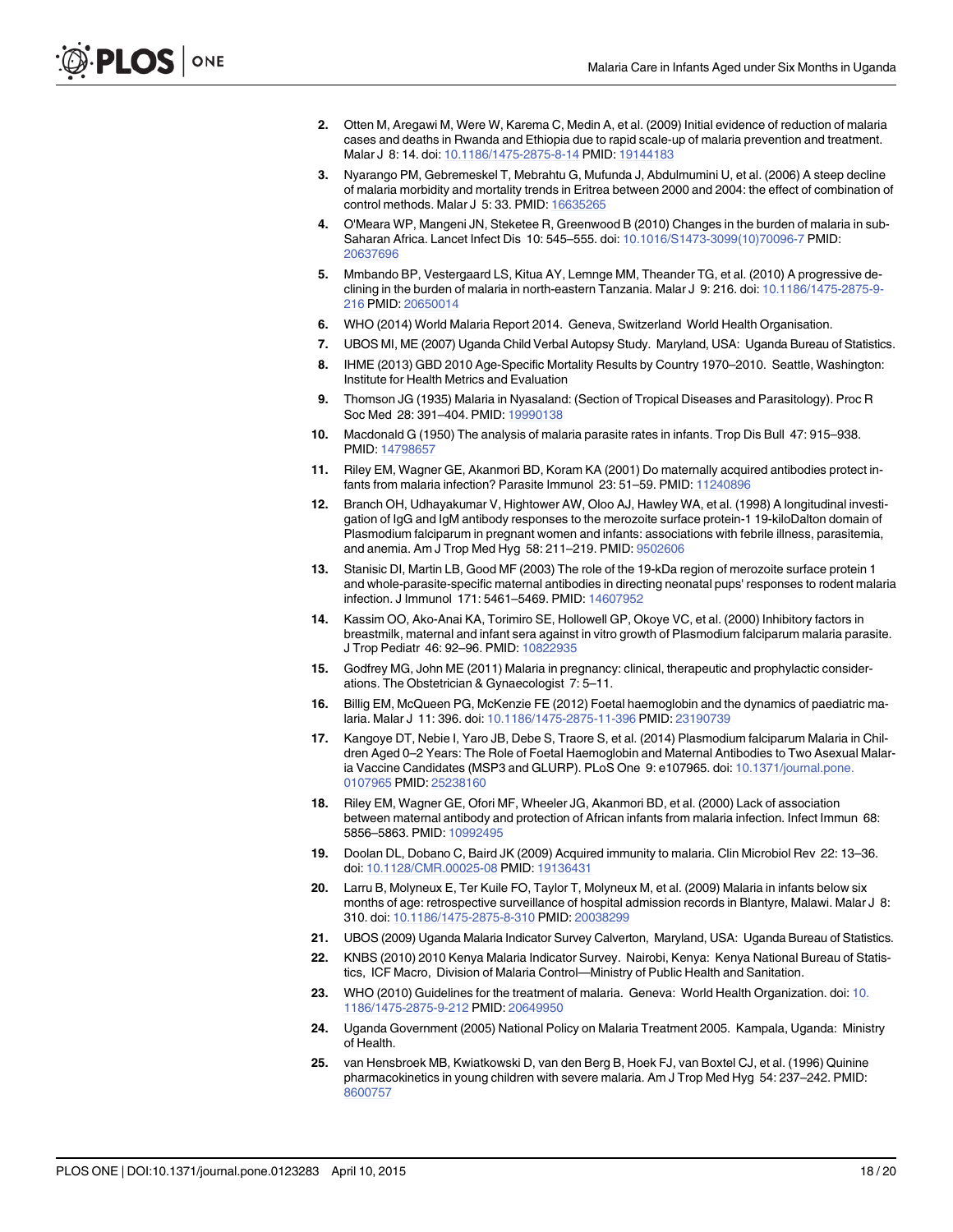- <span id="page-18-0"></span>[26.](#page-2-0) Yeka A, Achan J, D'Alessandro U, Talisuna AO (2009) Quinine monotherapy for treating uncomplicated malaria in the era of artemisinin-based combination therapy: an appropriate public health policy? Lancet Infect Dis 9: 448–452. doi: [10.1016/S1473-3099\(09\)70109-4](http://dx.doi.org/10.1016/S1473-3099(09)70109-4) PMID: [19555904](http://www.ncbi.nlm.nih.gov/pubmed/19555904)
- [27.](#page-2-0) Kearns GL, Abdel-Rahman SM, Alander SW, Blowey DL, Leeder JS, et al. (2003) Developmental pharmacology—drug disposition, action, and therapy in infants and children. N Engl J Med 349: 1157–1167. PMID: [13679531](http://www.ncbi.nlm.nih.gov/pubmed/13679531)
- [28.](#page-2-0) Naikoba S, Colebunders R, Van Geertruyden JP, Willis KS, Kinoti SN, et al. (2012) Design of a cluster randomized trial assessing integrated infectious diseases training and on-site support for midlevel practitioners in Uganda. International Journal of Care Coordination 16: 152–159.
- 29. Weaver MR, Burnett SM, Crozier I, Kinoti SN, Kirunda I, et al. (2014) Improving facility performance in infectious disease care in Uganda: a mixed design study with pre/post and cluster randomized trial components. PLoS One 9: e103017. doi: [10.1371/journal.pone.0103017](http://dx.doi.org/10.1371/journal.pone.0103017) PMID: [25133799](http://www.ncbi.nlm.nih.gov/pubmed/25133799)
- [30.](#page-2-0) Mbonye MK, Burnett SM, Burua A, Colebunders R, Crozier I, et al. (2014) Effect of integrated capacitybuilding interventions on malaria case management by health professionals in Uganda: a mixed design study with pre/post and cluster randomized trial components. PLoS One 9: e84945. doi: [10.1371/](http://dx.doi.org/10.1371/journal.pone.0084945) [journal.pone.0084945](http://dx.doi.org/10.1371/journal.pone.0084945) PMID: [24416316](http://www.ncbi.nlm.nih.gov/pubmed/24416316)
- [31.](#page-2-0) Uganda Government (2010) Health Sector Strategic and Investment Plan 2010/11–2014/15." In Health Sector Strategic and Investment Plan 2010/11–2014/15. Kampala: Ministry of Health.
- [32.](#page-2-0) WHO (2005) Health System Profile for Uganda. Kampala: World Health Organisation.
- [33.](#page-2-0) Uganda Government (2010) Statistical abstract 2010. Kampala, Uganda: Ministry of Health.
- [34.](#page-2-0) Uganda Government (2010) Human Resources for Health Audit Report. Ministry of Health.
- [35.](#page-2-0) Mbonye MK, Burnett SM, Colebunders R, Naikoba S, Van Geertruyden JP, et al. (2014) Disease diagnosis in primary care in Uganda. BMC Family Practice 15: 165. doi: [10.1186/1471-2296-15-165](http://dx.doi.org/10.1186/1471-2296-15-165) PMID: [25298081](http://www.ncbi.nlm.nih.gov/pubmed/25298081)
- [36.](#page-2-0) Miceli A, Sebuyira LM, Crozier I, Cooke M, Naikoba S, et al. (2012) Advances in clinical education: a model for infectious disease training for mid-level practitioners in Uganda. Int J Infect Dis 16: e708–713. doi: [10.1016/j.ijid.2012.07.003](http://dx.doi.org/10.1016/j.ijid.2012.07.003) PMID: [22906682](http://www.ncbi.nlm.nih.gov/pubmed/22906682)
- [37.](#page-3-0) Sserwanga A, Harris JC, Kigozi R, Menon M, Bukirwa H, et al. (2011) Improved malaria case management through the implementation of a health facility-based sentinel site surveillance system in Uganda. PLoS One 6: e16316. doi: [10.1371/journal.pone.0016316](http://dx.doi.org/10.1371/journal.pone.0016316) PMID: [21283815](http://www.ncbi.nlm.nih.gov/pubmed/21283815)
- [38.](#page-4-0) Gove S, Tamburlini G, Molyneux E, Whitesell P, Campbell H (1999) Development and technical basis of simplified guidelines for emergency triage assessment and treatment in developing countries. WHO Integrated Management of Childhood Illness (IMCI) Referral Care Project. Arch Dis Child 81: 473–477. PMID: [10569960](http://www.ncbi.nlm.nih.gov/pubmed/10569960)
- [39.](#page-4-0) WHO (2006a) WHO Child Growth Standards: Length/height-for-age, weight-for-age, weight-for-length, weight-for-height and body mass index-for- age: Methods and development. Geneva: World Health Organization. 312 p.
- [40.](#page-4-0) Yeka A, Gasasira A, Mpimbaza A, Achan J, Nankabirwa J, et al. (2012) Malaria in Uganda: challenges to control on the long road to elimination: I. Epidemiology and current control efforts. Acta Trop 121: 184–195. doi: [10.1016/j.actatropica.2011.03.004](http://dx.doi.org/10.1016/j.actatropica.2011.03.004) PMID: [21420377](http://www.ncbi.nlm.nih.gov/pubmed/21420377)
- [41.](#page-4-0) Uganda Government (2004) Health Sector Strategic Plan II, 2004/05-2009/10. Ministry of Health.
- [42.](#page-5-0) Rubin D (1987) Multiple Imputation for Nonresponse in Surveys. New York: John Wiley. doi: [10.1002/](http://dx.doi.org/10.1002/sim.6008) [sim.6008](http://dx.doi.org/10.1002/sim.6008) PMID: [24122822](http://www.ncbi.nlm.nih.gov/pubmed/24122822)
- [43.](#page-14-0) Sears D, Kigozi R, Mpimbaza A, Kakeeto S, Sserwanga A, et al. (2013) Anti-malarial prescription practices among outpatients with laboratory-confirmed malaria in the setting of a health facility-based sentinel site surveillance system in Uganda. Malar J 12: 252. doi: [10.1186/1475-2875-12-252](http://dx.doi.org/10.1186/1475-2875-12-252) PMID: [23870515](http://www.ncbi.nlm.nih.gov/pubmed/23870515)
- [44.](#page-14-0) WHO (2011) Universal access to malaria diagnostic testing. Geneva: World Health Organization.
- [45.](#page-14-0) Guinovart C, Bassat Q, Sigauque B, Aide P, Sacarlal J, et al. (2008) Malaria in rural Mozambique. Part I: children attending the outpatient clinic. Malar J 7: 36. doi: [10.1186/1475-2875-7-36](http://dx.doi.org/10.1186/1475-2875-7-36) PMID: [18302770](http://www.ncbi.nlm.nih.gov/pubmed/18302770)
- [46.](#page-14-0) Afolabi BM, Salako LA, Mafe AG, Ovwigho UB, Rabiu KA, et al. (2001) Malaria in the first 6 months of life in urban African infants with anemia. Am J Trop Med Hyg 65: 822–827. PMID: [11791980](http://www.ncbi.nlm.nih.gov/pubmed/11791980)
- [47.](#page-14-0) Nankabirwa J, Zurovac D, Njogu JN, Rwakimari JB, Counihan H, et al. (2009) Malaria misdiagnosis in Uganda—implications for policy change. Malar J 8: 66. doi: [10.1186/1475-2875-8-66](http://dx.doi.org/10.1186/1475-2875-8-66) PMID: [19371426](http://www.ncbi.nlm.nih.gov/pubmed/19371426)
- [48.](#page-14-0) Namagembe A, Ssekabira U, Weaver MR, Blum N, Burnett S, et al. (2012) Improved clinical and laboratory skills after team-based, malaria case management training of health care professionals in Uganda. Malar J 11: 44. doi: [10.1186/1475-2875-11-44](http://dx.doi.org/10.1186/1475-2875-11-44) PMID: [22330281](http://www.ncbi.nlm.nih.gov/pubmed/22330281)